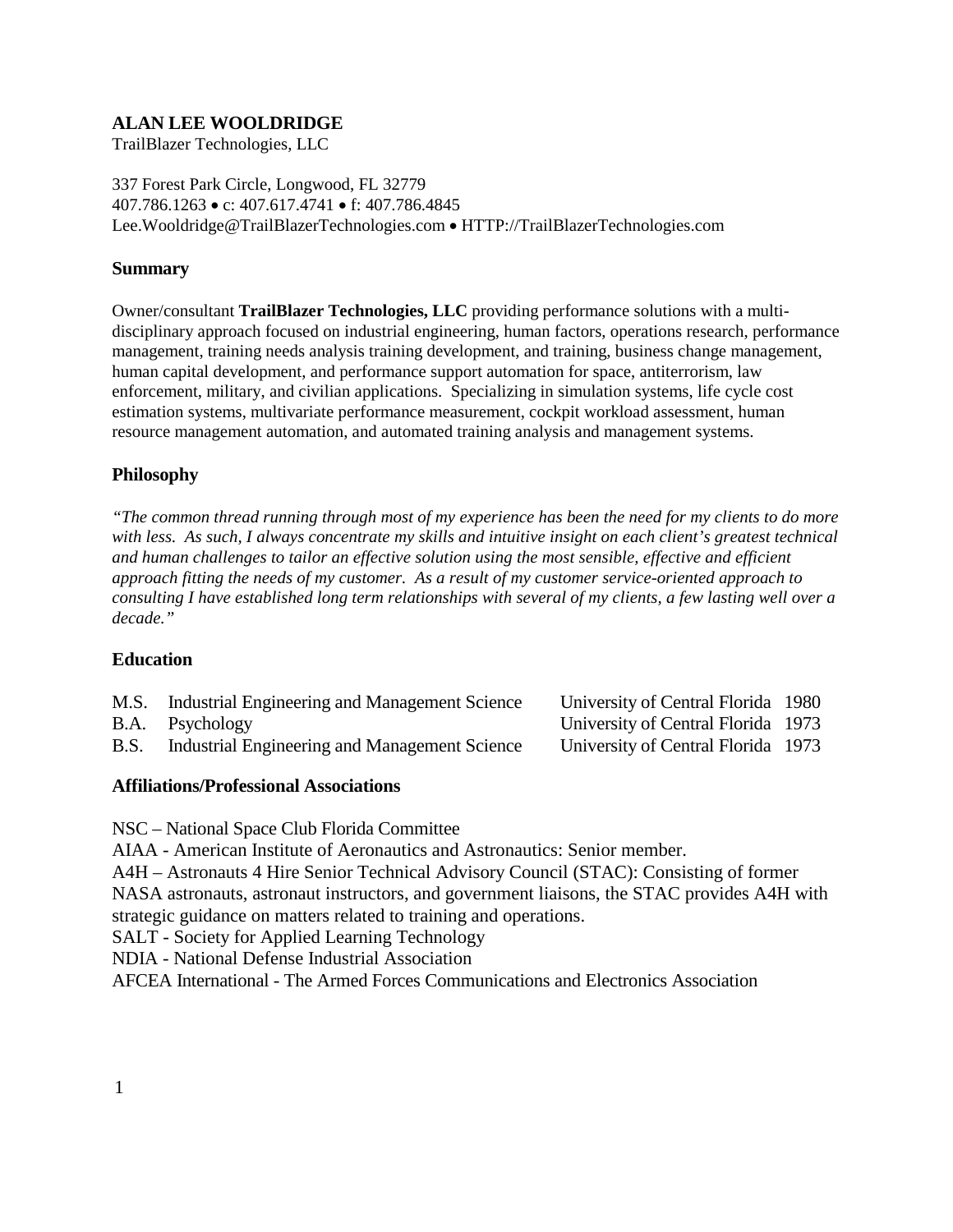# **Capabilities**

- Aerospace & Rocket Solutions
- Program and Project Management
- Simulation Training Development Instruction and Presentations
- Technical & Non-Technical ISD/SAT Multivariate Statistics
- Human Factors & Safety Analysis Documentation
- Business Process Reengineering Life-Cycle Cost Analysis
- Operations Research
- Design Requirements/JAD Facilitation

## **Clients**

- NASA / Rockwell Shuttle Operations Company
- NASA/Lockheed Space Operations Company
- NASA/MSFC
- Air Force Space Command
- Department of Homeland Security Customs and Border Protection
- Defense Information Systems Agency (DISA)
- Defense Commissary Agency (DECA)
- Defense Security Service (DSA)
- Air Force Human Resources Laboratory
- Naval Training Systems Center
- U.S. Treasury Department, Denver Mint
- U.S. Department of Transportation Federal
- US Marine Corps
- US Forest Service
- Deposit Insurance Corporation
- Defense Acquisition University
- PerformTech Inc.
- Human Capital/Change Management
- Productivity Management
- 
- 
- 
- 
- Systems Automation & Integration
- RocketStar
- Federal Aviation Administration
- National Highway Traffic Safety Administration
- Florida Department of Law Enforcement
- Coca-Cola Corporation
- AT&T Bell Laboratories
- Vertex Solutions, Inc.
- Star Mountain Inc.
- Abraxas International
- National Coal Corp.
- Litigation Research
- Grumman Aerospace Corporation
- Sikorsky Aircraft
- University of Central Florida
- General Physics Corporation
- SPAR Aerospace Ltd.
- Eduplus, Ltd.
- Pal-Tech, Inc.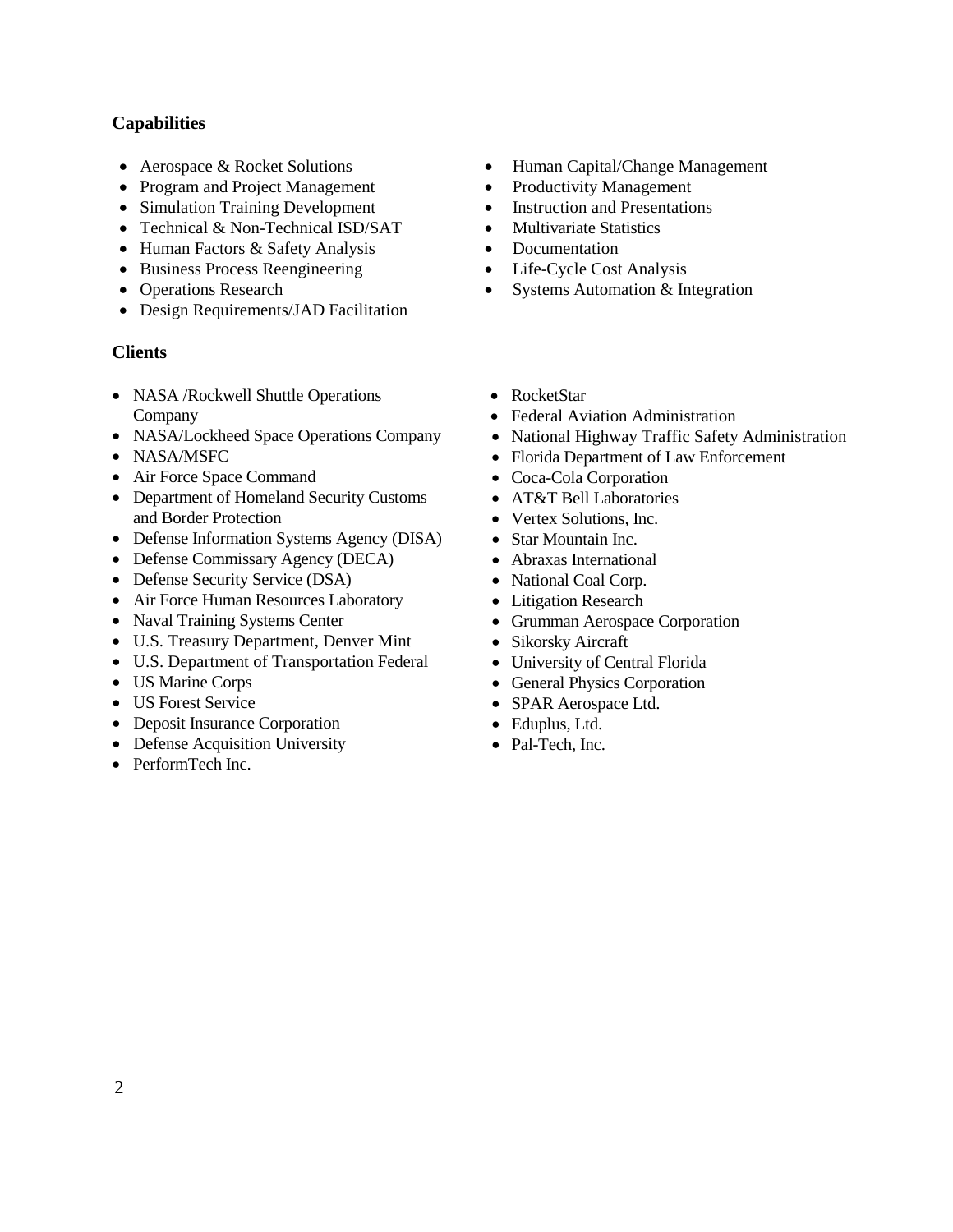#### **Experience**

*Director/Vice President/Secretary Treasurer/Marketing and Quality Assurance Manager/Principal Investigator* - marketing and developing a zero-G mass gauge for measuring fuel states in spacecraft. Responsible for overseeing the design and construction of the prototype zero-G mass gauge, implementing a web presence, and developing a business process and marketing plan. Authored the wining NASA Flight Opportunities Program, Phase Six proposal for 160 parabolic flights to demonstrate the zero gravity optical mass gauge. Acquired both a titanium prototypical tank and transparent sphere from ATK, modified the sphere to have similar duplicate internal structures as the actual prototypical tank, designed and fabricated a test capability for: videoing the transparent tank and managing fluids during the flight test, and recording the measurements of fluids within the prototypical tank during the microgravity portions of the flights.

*Vice President and Technical Director* to provide liaison services for SmallSat and small scale launch services and to develop entrepreneurial and leadership training for space-related businesses. Designed logos, marketing materials, and website. Presently working to reorganize and repurpose the society after the retirement of the founder.

*Vice President* marketing and developing a zero-G mass gauge, which subsequently became the basis for another corporation. Developed a satellite lifecycle cost estimation widget and satellite propellant storage characteristics database in MS ACCESS. Developing life cycle cost models for commercial manned spaceflight mission global contingency rescue services**.** Developed a commercial spaceflight astronaut training syllabus.

*Advisory Board Member* currently supporting the development of A4H's commercial spaceflight astronaut training standards.

7/10 – Present Astronauts4Hire

3/11 – Present Integrated Spaceflight Services, LLC

 $8/12 - 1/16$  Mass Dynamix, Inc.

7/15 – Present SmallSat Society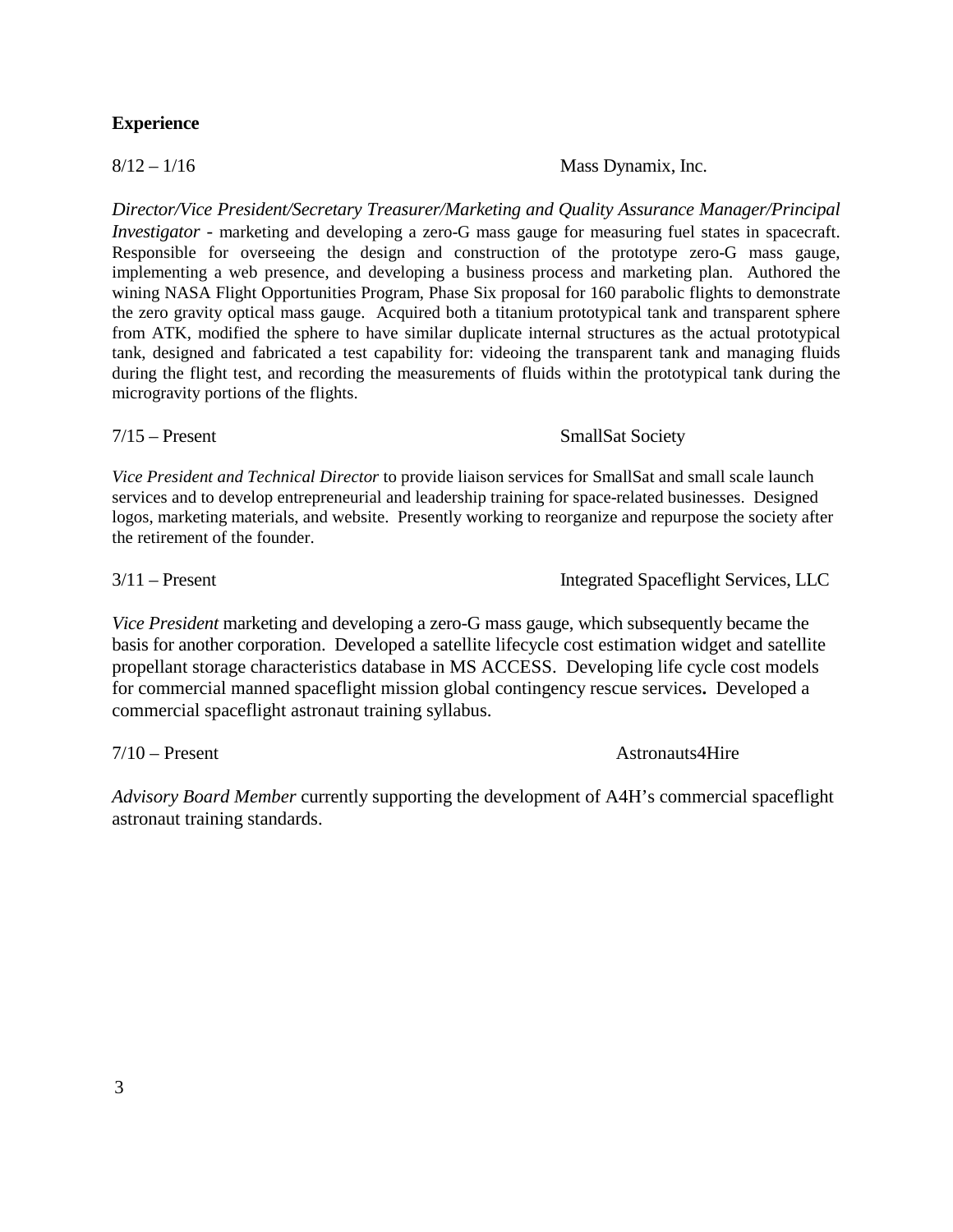*Consultant and Design Engineer* to RocketStar, Inc. to develop single stage to orbit spaceflight systems. Designed and constructed rocket test vehicle and additive manufactured solid propellant aerospike nozzle, developed and constructed static test system, and performed multiple successful ground and flight tests. Currently authoring multiple NASA and commercial proposals for commercial aerospike rocket development programs. Developed a pintle rocket engine injector patent for use under a NASA George C. Marshall Space Flight Center Cooperative Agreement Notice (CAN) 2016 for Dual Use Technology Development project. Appeared on multiple Canadian Discovery Channel segments regarding the RocketStar aerospike nozzle test program.

*Consultant* to Integrated Spaceflight Systems, Ltd. and Astronauts4Hire to develop commercial spaceflight training systems, simulations, and procedures for developing and space rating hardware using manned commercial suborbital transportation systems.

*Consultant and Senior Analyst* to PerformTech, Inc. for Homeland Security Customs and Border Protection to conduct job task analysis for operating and maintaining border security surveillance systems, including the complete Boeing SBInet using own RDAS.net training analysis database to manage and analyze over 7,000 operator and maintenance tasks. Also provided a comprehensive media and methods analysis, and safety and hazards analysis of all SBI*net* tasks. Facilitated review and validation sessions at the Boeing SBI*net* facility in Tucson, Arizona for the task inventory, media and methods, and safety and hazard analysis.

*Consultant and Senior Analyst* to PerformTech, Inc. for Homeland Security Customs and Border Protection to conduct job task analyses for operating and maintaining SBInet surveillance equipment. Performed operator task analysis, training requirements analysis, and curriculum design for the Block 1 SBInet C3I Station-COP and Mobile-COP systems and its supporting products. Conducted focus groups in the field with operator SMEs and developed both the technical approach and the supporting templates for data collection and analysis. Developed a critical task list for Border Patrol Agents and their supervisors, identified course content, and designed a complete operator curriculum.

*Consultant and Senior Analyst* to PerformTech for Homeland Security Customs and Border Protection to develop an operator task inventory for Northern Border snowmobile operators and instructors. Traveled to the Pemina, North Dakota Border Patrol Station to observe and interview current Border Patrol Agents who patrol on snowmobile and perform operator instruction. Produced a task inventory document that included 107 general operator tasks with 527 supporting KSAs; focusing on nine primary functional areas: pre-ride checkout, basic riding skills, night riding, ice-riding, mountain riding (avalanche survival), patrolling, towing/trailering, post ride check and maintenance, and instructor skills.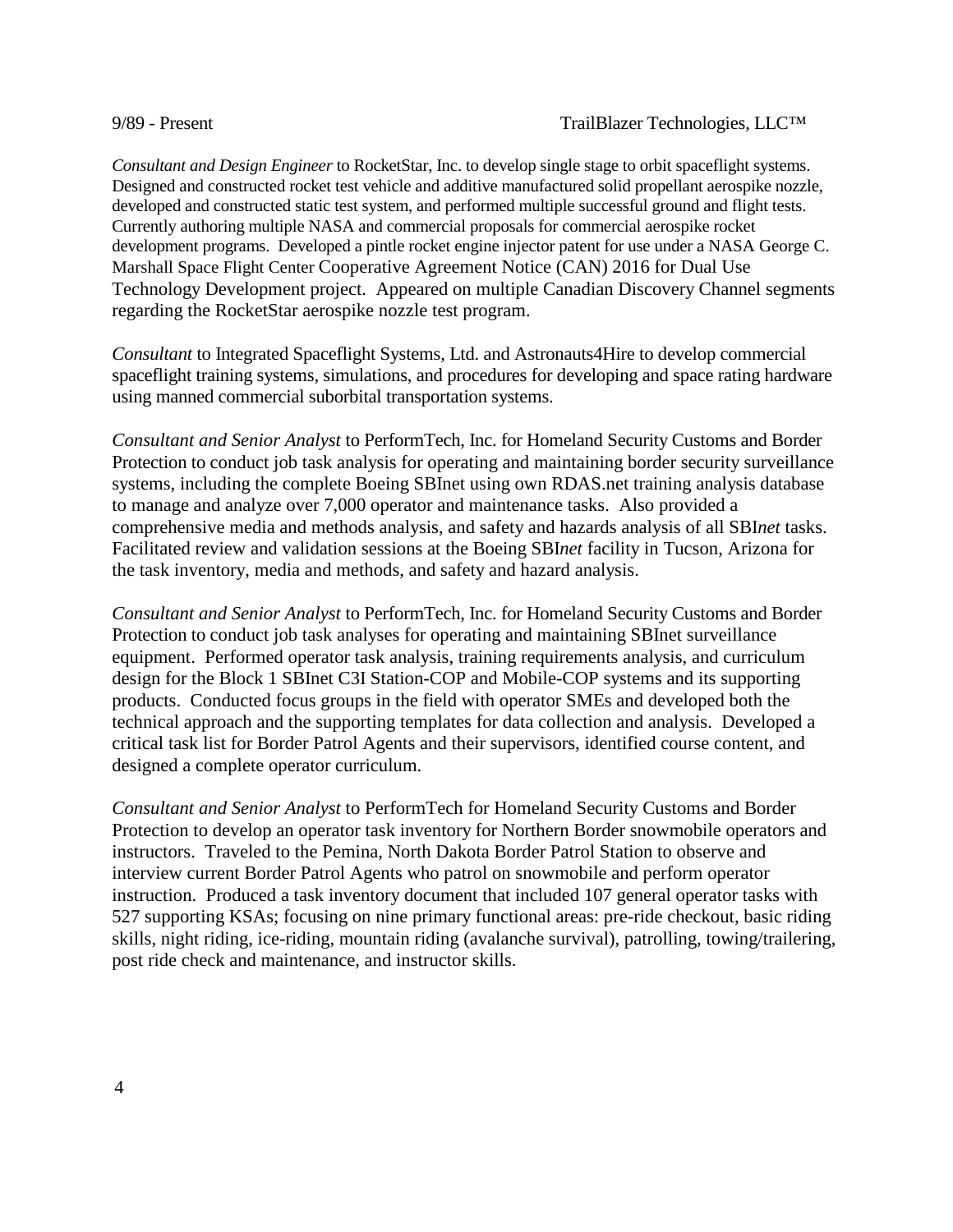*Consultant and Senior Analyst* to PerformTech for Homeland Security Customs and Border Protection to develop an operator task inventory and curriculum design for the SBInet Northern Border Deployment (NBP) and other Remote Video Surveillance Systems (RVSS). Traveled to both Northern and Southern Borders to observe and interview current Border Patrol surveillance camera systems and RVSS vendor integration and programmer team members, including Border Patrol agents, Supervisors, and Sector Enforcement Specialists. Produced a design document that included course structure, performance objectives, content outline, instructional strategies, assessment approach, media to be used in this course, and technical requirements.

*Consultant and Principle Investigator* to PerformTech for Homeland Security Customs and Border Protection (HSCBP) to develop an HSCBP Technical Support workforce maintenance task inventory and curriculum design for the Mobile Surveillance System (MSS). Conducted interviews with Telephonics, Inc. and HSCBP maintenance personnel onsite at the MSS field maintenance facility in Tucson, Arizona. Developed a validated task inventory with over 780 corrective and preventative maintenance tasks (including tools and parts) with more than 80 flow charts describing MSS systems, and maintenance activities.

*Consultant and Senior Analyst* to PerformTech for Homeland Security Customs and Border Protection (HSCBP) to conduct a training needs analysis to identify the scope of the pre- and post-Academy curricula, the specific topics and learning objectives to be included in each, and the best delivery and assessment methods to employ. The goal of this project was to identify the training components that would comprise a standardized, measurable pre-Academy curriculum and post-Academy curriculum for CBP Officers. The pre-Academy curriculum would be focused on acquisition of knowledge and skills that will best prepare the CBP Officer to succeed at the Academy. The post-Academy curriculum would reinforce what was learned at the Academy, while focusing on application of skills required of trainees in their first 18-24 months on the job. Conducted through interviews and focus groups with Customs Subject Matter Experts (SMEs) from the field and from the Customs Field Operations Academy. The end product was an HSCBP approved comprehensive Curriculum Design Guide that described the scope and sequence of the pre- and post-Academy curricula, listing major topics, learning objectives, delivery methods, and assessment methods. This curriculum included a blend of classroom

*Systems Software Analyst/Engineer/Business Process Consultant* to PerformTech, Inc. performing systems engineering on the Commissary Career Program (CCP) System and business process engineering for the Defense Commissary Agency (DeCA) during a migration from legacy pay scales (GS) to new NSPS pay bands. This ongoing project involves both developing human resources business processes as well as redesigning and implementing commensurate changes to the CCP system software. Additional work to develop Workforce of the Future (WOF) and NSPSbased competency assessment and analysis automation is ongoing.

training, Virtual Learning Center courses, and on-the-job training, as required by the analysis.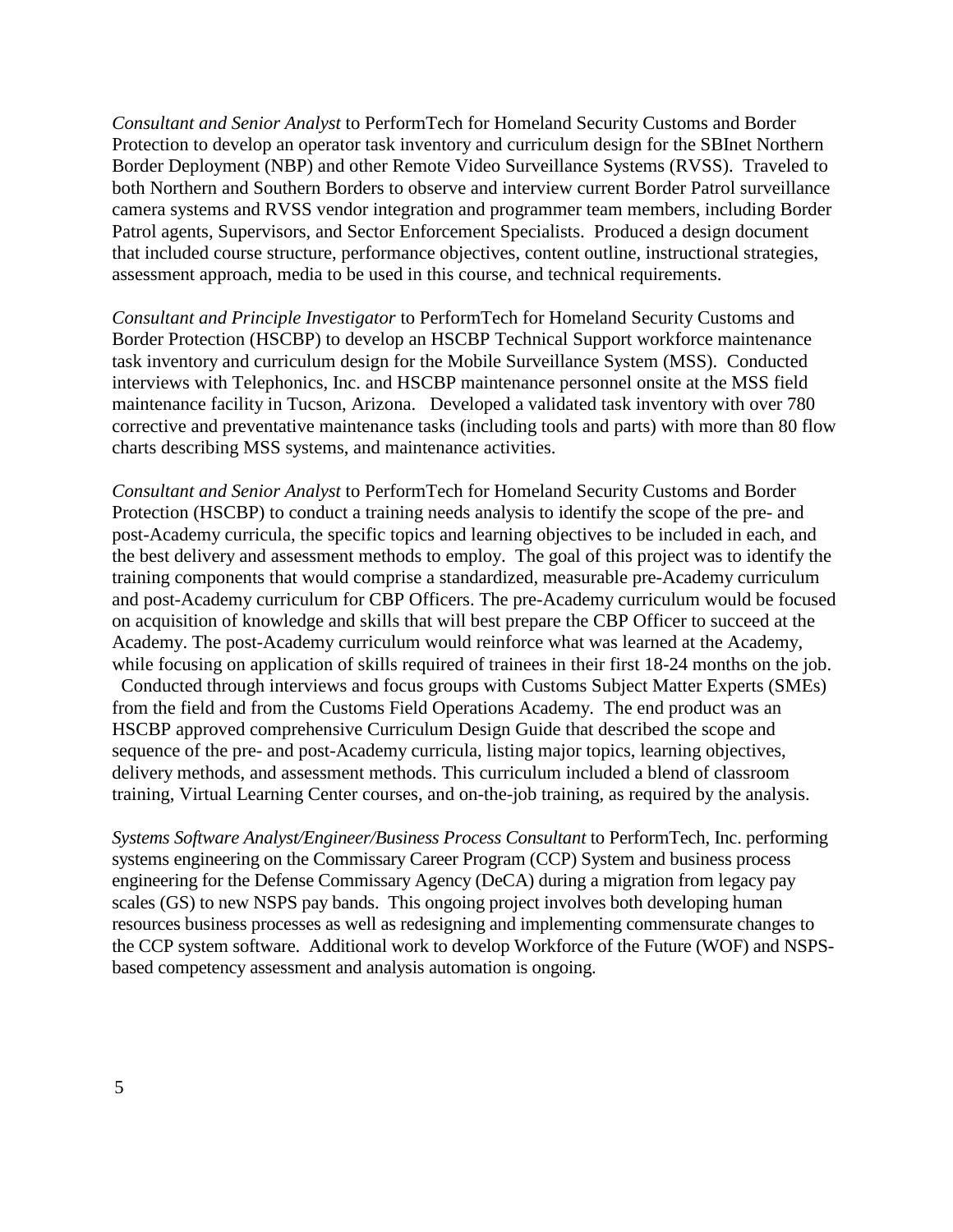*Principle Investigator* to PerformTech, Inc. Performing training and curriculum analysis to redesign the Border Patrol academy curriculum at Artesia New Mexico. The goal of this design analysis was intended to both validate the current curriculum against a comprehensive task analysis and to suggest improvements to the curriculum that would enhance throughput of graduates. As well as supporting a major portion of the analysis, developed the technical approach and supporting Excel spreadsheet templates for data collection and analysis.

*Principle Investigator* to PerformTech, Inc. Performing training analysis to develop storyboards for computer based training for the Border Patrol post-academy curriculum for fraudulent document recognition. The resulting three part course covers the basic approach to examining documents and specifically covered: U.S. birth certificates, U.S. naturalization certificates, passports, permanent resident cards, border crossing cards, employment authorization documents, and visas.

*Systems Software Analyst/Engineer/Consultant* to PerformTech, Inc. performing web design and content development facilitation for the Customs Border Protection (CBP) Agency to develop a prototype/mockup career management website for Customs Officers and Border Patrol Agents. The resulting prototype website was developed to be scalable to eventually include all CBP employees.

*Systems Software Analyst/Engineer/Consultant* to Litigation Research performing Access database development for mock and trial jury analysis using multivariate statistical analysis routines in VBA. This software is able to record historical records and perform individual or longitudinal analysis to identify interactions between juror demographics and trial outcome to develop statistically reliable models for future jury selection and predict the outcome of trials given the demographic composition of jury panels.

*Systems Software Analyst/Engineer/Consultant* to PerformTech, Inc. performing statistical software development, analysis, and technical approach consulting on a NETS/NHTSA project to develop a traffic safety tool for employers. This project requires the development of a survey instrument, survey instrument pretest, and the development a cost model and tool useable by employers to identify the cost to their business of employee automobile crashes. A database was developed in Access and VBA that provided employee accident summary statistics and graphical presentations.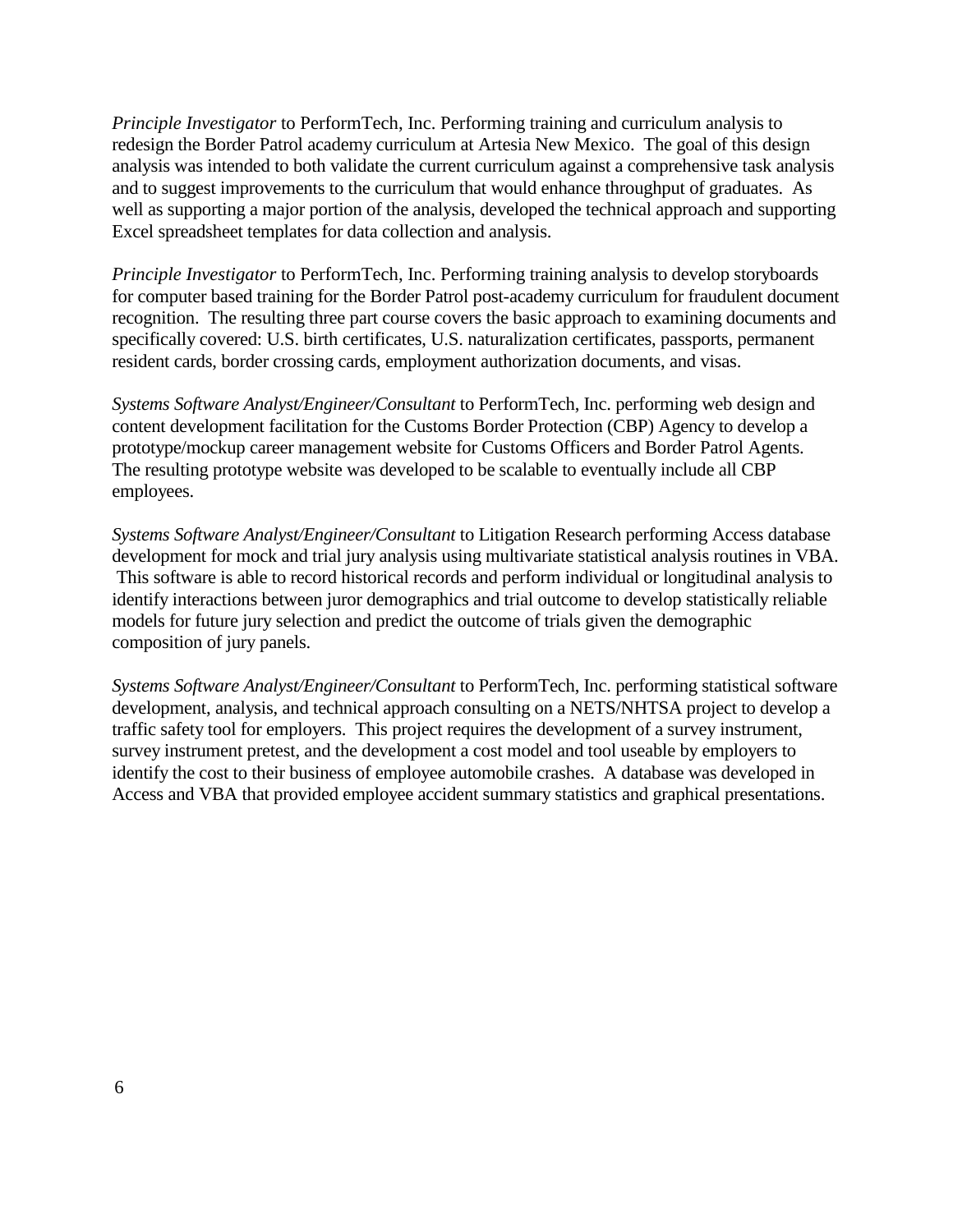*Systems Software Analyst/Engineer/Consultant* to PerformTech, Inc. performing career management systems analysis, programming, and implementation of upgrades to the Defense Commissary Agency (DeCA) Commissary Career Processing System (CCPS). Developed and implemented a complete conversion of the dBASE IV CCPS legacy software system to MSAccess97/VBA. Authored a User Guide and context-specific on-line help for the entire CCP in RoboHelp. Provided long-term support and modernization to current versions of Access, VBA, and RoboHelp. Developed and implemented new and improved user interfaces, continual business process improvements and incorporated the corresponding performance support software, embedded productivity tracking and analysis tools, automated job candidate application and referral processing, automated email notifications, and various data exchange interfaces to on-line Internet and Oracle databases. Developed, authored, and delivered worldwide classroom training in support of new CCP programs and procedures.

*Systems Software Analyst/Engineer/Consultant* to PerformTech, Inc. performing systems analysis, programming, and implementation of the Defense Commissary Agency (DeCA) Commissary Student Training Evaluation System. This system administers Level 1 evaluations of management training courses provided by DeCA Headquarters. Developed and implemented a complete conversion of the dBASE IV legacy software system to MSAccess97/VBA.

*Systems Software Analyst/Engineer/Consultant* to PerformTech, Inc. performing systems and personnel competency analysis, programming, and implementation of the Defense Commissary Agency (DeCA) Commissary Employee Skills Gap Analysis System. Reviewed existing competencies for generic positions representing all DeCA employees across the entire agency. Developed an improved rigorous analysis approach to enhance the utility of the skills gap data and developed and implemented an MS Access 2000 workbook for use by supervisors to survey and analyze skill gaps. An MS Access 2000 prototype of the survey system for maintaining, rolling up, summarizing and presenting agency-wide skill gap data was also developed and demonstrated.

*Instructional Systems Design Engineer/Consultant* to PerformTech, Inc. for the Defense Information Systems Agency (DISA) to support the migration of Defence MegaCenters from mainframe operations to mid-tier service center operations. Responsibilities included facilitating and performing training requirements analyses, developing training syllabi, identifying training resources, maintaining the HRD COMPASS training management system, and developing on-line user, administrator, and maintenance guides. This effort resulted in a fully functional and comprehensive training analysis and management system based on analysis of over 3800 task topics with over 4700 related training interventions with the capability of tracking the training of over 7800 employees with over 352 core position descriptions.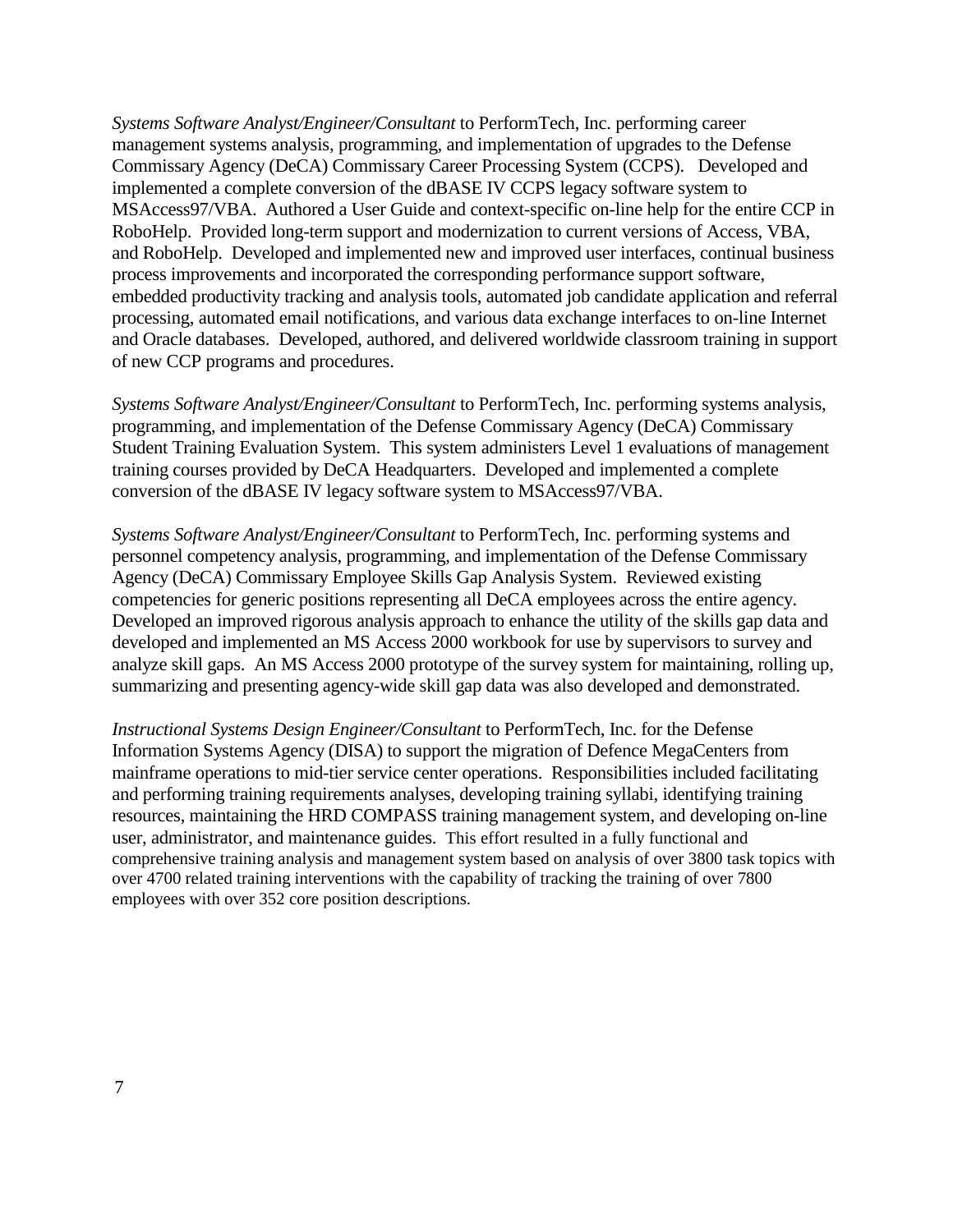*Systems Software Analyst/Engineer/Consultant* to PerformTech, Inc. performing systems analysis, programming, and implementation of the Defense Commissary Agency (DeCA) Employee Satisfaction Survey Data Management and Analysis System. This system supports the scanning of survey forms, the management of unlimited years of survey data, the statistical analysis and graphical presentation of the results, and the comparison of results with similar OPM surveys. Developed and implemented in MSAccess97/VBA.

*Systems Software Analyst/Engineer/Consultant* to PerformTech, Inc. performing training management and assessment systems analysis, business process analysis, and requirements development for the Defense Commissary Agency Commissary Training Management System (TMS). Facilitating requirements analysis sessions, authoring requirements documentation, and preparing a GAO and OMB business case analysis and life cycle cost estimations for developing and implementing a complete conversion of the DBMS mainframe legacy software system to perform as an operational client-server system integrated with the immerging DeCA data warehouse.

*Training Analyst/Consultant* to Vertex Solutions developing a training needs analysis plan, performing training assessment interviews, reviewing training assessment data, supporting the authoring of the training needs assessment report, and developing comprehensive training curricula for Defense Security Services Special Agents and Industrial Security Representatives.

*Senior Analyst/Consulatant to* PerformTech, Inc. for Volpe Center/Department of Transportation to perform background research, interview a variety of Federal agencies, and author a report evaluating surface transportation systems vulnerability to terrorism. This study considered the layers of security infrastructure, the current state of this security, the vulnerability to unconventional weapons available to terrorists, and made recommendations on strategies for mitigation.

*Consultant* to Star Mountain for the US Navy to develop a training system life cycle cost estimation methodology adopted by NAVAIR as the standard for training program life cycle management.

*Instructional Systems Design Engineer/Consultant* to PerformTech, Inc. for the Federal Deposit Insurance Corporation to design and develop a Present Value Electronic Performance Support System add-in for Microsoft Excel97, a cost-benefit analysis tool. Responsibilities included the design and development of integrated on-line help and supporting the development of integrated CBI user training materials.

*Systems Software Analyst/Engineer/Consultant* to PerformTech, Inc. performing systems analysis, programming, and implementation for the Defense Commissary Agency to develop and implement the Commissary Officer/Manager (1144) classification analysis in MSAccess97/VBA.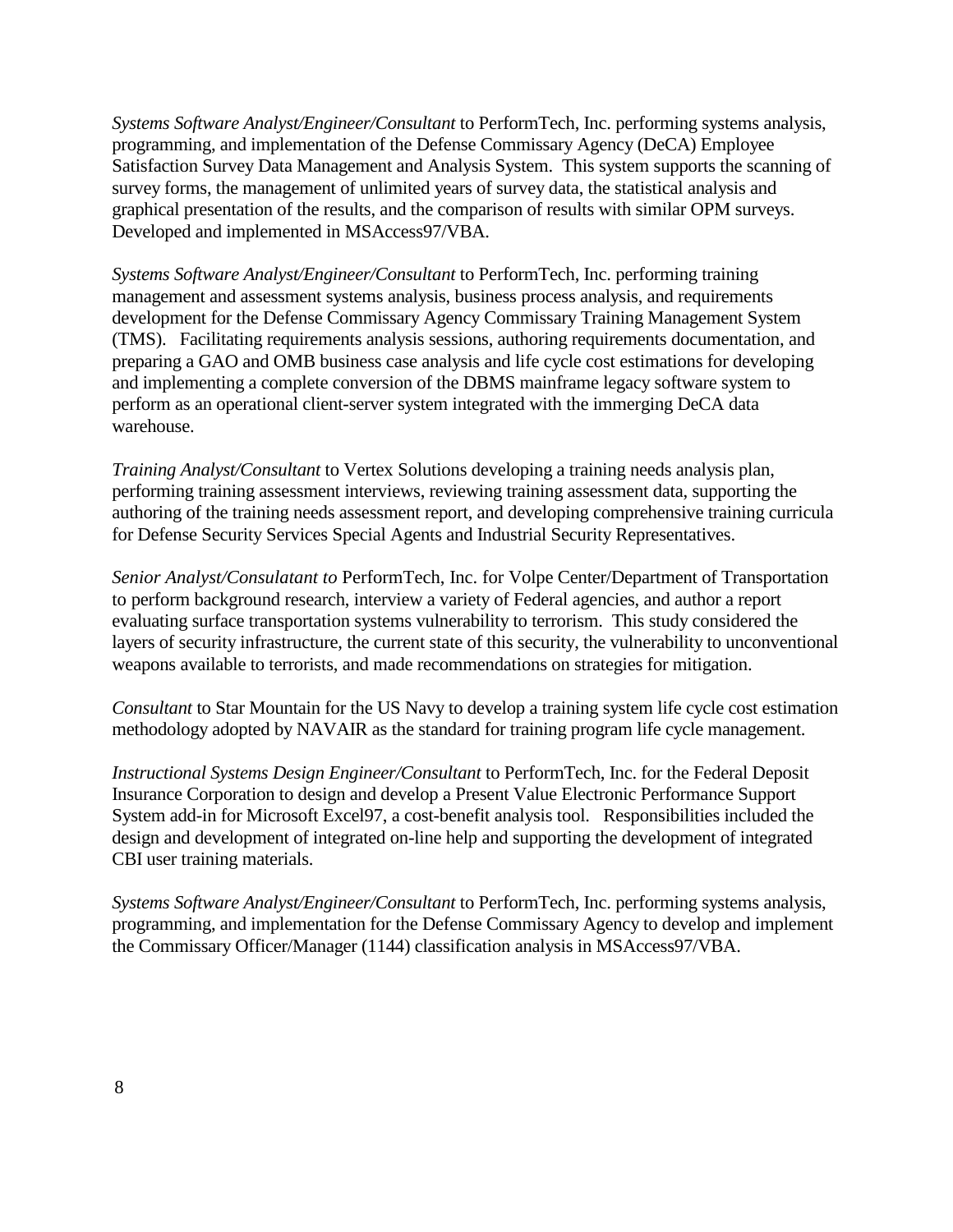*Consultant* to Rockwell Shuttle Operations Company for the NASA Operations Support Contract to provide training analysis, design tools, and evaluation for Space Station Freedom flight crew and ground support personnel.

*Management Systems Consultant/Training Analyst/Training Author to PerformTech, Inc.* performing training analysis, training development, design meeting facilitation, and authoring of key lessons (Life Cycle Costing and IPPD Overview) in the Defense Acquisition University (DAU) SYS211 Course on Integrated Product and Process Development (IPPD).

*Instructional Systems Design Engineer/Consultant* to Scientific Systems Corporation for the US Marine Corps Assault Amphibious Program training requirements analysis to provide training analysis and design tools, problem analysis methodology, and perform training requirements analysis for the entire AAV lifecycle.

*Consultant* to Spar Aerospace for the development of training analysis, design, and evaluation tools and methodology for Space Station Freedom robotics training.

*Consultant* to Rockwell Shuttle Operations Company for the NASA Operations Support Contract to provide training analysis and design tools for Space Station Freedom flight crew and ground support personnel. Authored the training and analysis portion of the RSOC proposal. Served as an invited member of the NASA Quality Round table.

*Instructional Systems Design Engineer/Consultant* to Eduplus Ltd. to develop and implement training requirements analysis tools (RDAS), user training and methodology for the Canadian Coast Guard.

*Systems Designer and Software Developer* to automate the batch mixing system for the Coca-Cola bottling plant in Cidra, Puerto Rico.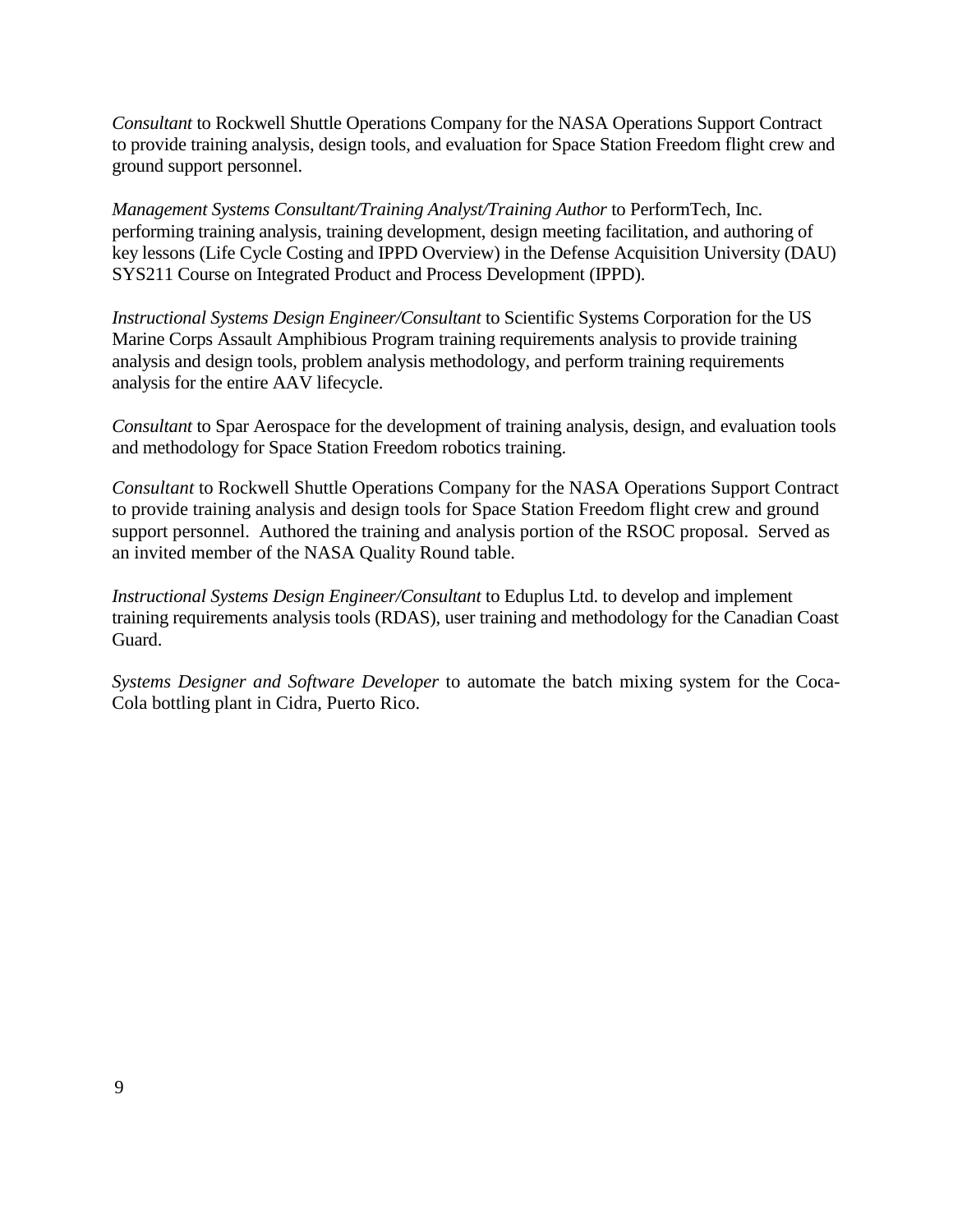#### 4/92 - 4/97 Star Mountain, Inc.

*Senior Analyst and Principle Investigator.* Developed and maintained the DISA CMS Management Plan, provided program management, marketing, and coordinated OPM and DISA management at all levels. Team leader and mentor for the technical staff supporting all tasks and activities associated with the management plan. Supported the development of early DISA/DITSO organizational vision, business practices, and competency documents in participation with other DISA organizations. Authored and prepared text and graphics for several internal DISA management briefings to be delivered by the client to the agency directors. Performed management analysis, conducted training, and conducted workshops for both DISA and DISA-WESTHEM Training Strategic Plan, the Career Management System (CMS) Vision and Concepts. Developed innovative management training interventions based on contextually realistic business simulations, conducted a session, and authored a report for a migration management simulation for DISA-WESTHEM at Vail, Colorado. Developed technical support materials and facilitated DISA agency consolidation meetings at DMC-Mechanicsburg, DMC-Denver, DMC-Rock Island, and DMC-San Diego which supported the development of data processing center migration technical and management plans and DMC concept of operations at each site. Developed technical support materials and facilitated both technical and nontechnical DISA Career Boards to provide the competencies and job skills for DISA CMS Job Requisition Kits and Job Application Kits. Developed concepts, scripts, and supervised production of DISA training pamphlets, printed guides, and training videos. Developed, authored, and demonstrated prototype automated data collection tools and supporting manuals for job analysis, position descriptions, and training library information management. Analyzed position descriptions and developed standardized skill sets and supporting training materials for a broad range of technical and nontechnical DISA positions. Developed benchmarking, training needs assessment, and organizational health concepts, authored materials, conducted surveys, analyzed results for DMC-Ogden.

*Training analyst, instructional developer, training software developer* to review FAA security publications and conducted design meetings at MCO and at the Oklahoma City FSDO. Developed prototype computer based instructional materials for airport and FAA facility perimeter security training and conducted small group tests at major FAA facilities in the United States. This prototype became the basis for subsequent security training.

*Consultant/SW Engineer* for the US Navy to reverse engineer and upgrade the T-44A systems panel trainer from a hard-wired analog system to a more adaptable PC software system.

*Senior Analyst and Principle Investigator.* Designing, coordinating and performing interviews, surveys, programmatic presentations, analysis of results, training program evaluations and authoring the final report for a congressionally mandated report assessing USDA Forest Service Law Enforcement and Investigation organizational effectiveness.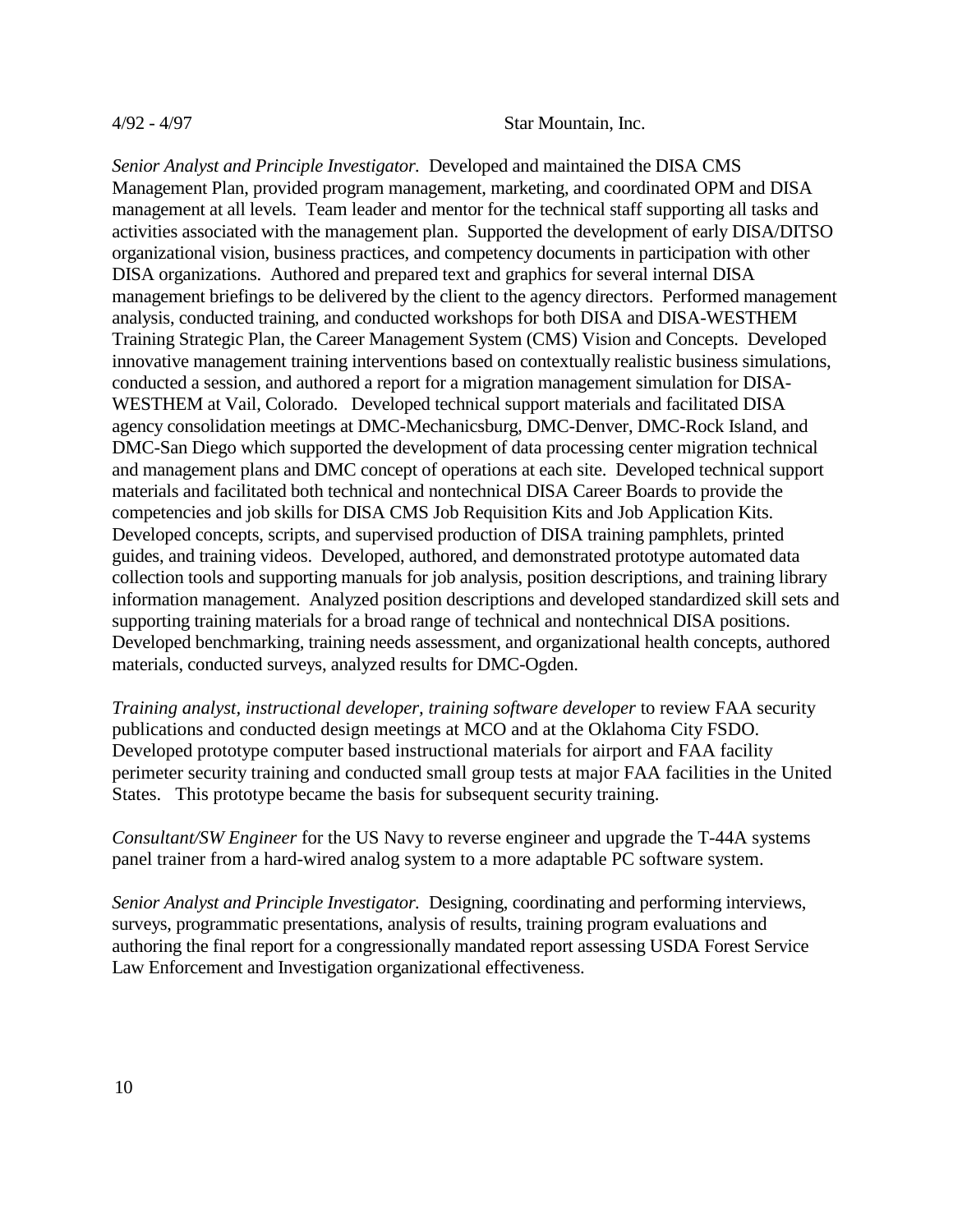*Senior Analyst and Principle Investigator.* Performing career management systems analysis, programming, and implementation of upgrades to the Defense Commissary Agency Commissary Career Processing System (CCPS) in Access, VBA, and RoboHelp. Prepared the Preliminary Functional Economic Analysis for the regionalization and modernization of the DeCA civilian personnel functions.

*Senior Analyst and Principle Investigator.* Developed training materials for the U.S. Air Force School of Aerospace Medicine Ergonomics Course.

1/89 - 4/90 Barrios Technology

*Senior Project Engineer.* Developed and applied advanced analysis tools to a complete and detailed organizational mission analysis, task analysis, training objectives analysis, media selection, simulator functional requirements analysis, and training evaluation for NASA Space Station Freedom flight crew and ground support personnel.

*Proposal Contributor* and proposed Space Station Quality Program Manager for Barrios prime contract to NASA for the Kennedy Space Center Safety, Reliability, and Quality Assurance Contract. Presented best and final offer briefing at KSC.

Safety Services Corporation

9/86-1/89 United Airlines Services Corporation/ Flight

*Senior Project Specialist.* Project Manager and Senior Consultant for an Abraxas International Inc. contract to AT&T Bell Laboratories Resource Planning and Administration to perform software R&D productivity research and survey of R&D quality and productivity management techniques. This included the development of both organizational level and individual performance evaluations.

*Senior Analyst, Senior Engineer, and Planning and Analysis Manager* for the Air Force Space Command 1013th Combat Crew Training Squadron (CCTS) to develop the Space Training Management System (STMS), the Training Requirements Analysis Development Evaluation System (TRADES), and a four year comprehensive Training Development and Support Plan (TDSP) to be used by the CCTS for future tasking of the Training Support and Integration contractor. This included the development of standards and procedures for all levels of training evaluation.

*Proposal Manager, Project Manager and Senior Analyst* for Lockheed Space Operations Company to review and evaluate NASA and contractor Launch Team training, and design a complete and comprehensive Launch Team Training System (LTTS) to be used for future space operations at Kennedy Space Center.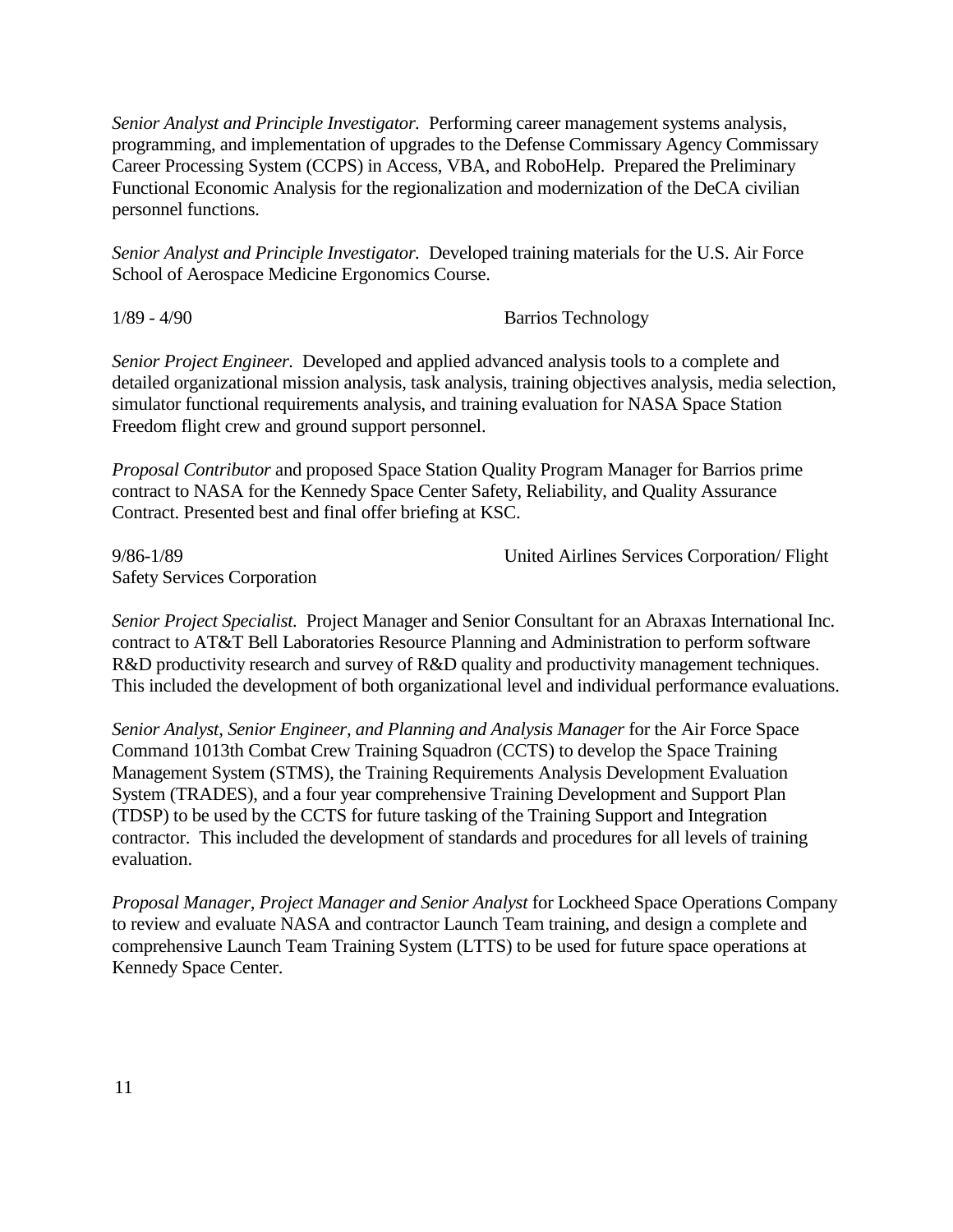*Deputy Project Manager and Senior Analyst* for Rockwell Shuttle Operations Company to review and evaluate NASA astronaut and mission controller training. The final products of this audit were a set of recommendations for the improvement of existing courseware and simulation systems, a prototype Automated Training Management System, a sample of advanced Computer Based Training applied to their specific subject matter, and a detailed management plan and guide for the efficient production of courseware.

*Proposal Manager, Project Manager and Senior Analyst* for United States Air Force Undergraduate Space Training to analyze training requirements, design, and implement an automated Satellite Model for simulated satellite control training. Advanced application generation and automated configuration control capabilities will be implemented by the project team to be used by the Air Force for continuing operation and maintenance of the simulation model. The final version of this model was to integrate with the training evaluation capabilities.

President

6/79 - 9/86 Vreuls Research Corporation – Vice

*Senior Analyst* on Air Force Human Resources Laboratory contract F33615-84-C-0055 to author tutorials and create user aids to support the operation of the stand-alone Performance Measurement and aircrew Debriefing Systems (PMDS) to be interfaced with the Simulator for Air-to-Air Combat (SAAC) and the Air Combat Maneuvering Instrumentation (ACMI) at Luke AFB.

*Senior Analyst* on NAVAIR/NTSC contracts N00019-84-C-0015 and N00019-84-C-0098 to develop and implement an automated Methods and Media Selection Model for F14a+/F14D and A-6F Operator and Maintenance Tasks. Developed and implemented the Requirements Development and Analysis System (RDAS) to build a task database, and perform automated methods and media selection. Software was also developed and implemented to provide an automated task and objectives editing and reporting capability for the F-14 instructional designers. Performed data collection onsite at Grumman, Long Island and Top Gun Miramar facilities.This contract also required interfacing the newly developed analysis software to the Grumman TRACS task analysis system on the IBM PC/XT, as well as, developing and implementing improvements to TRACS including the entire F-14A+/F-14D maintenance update analysis. As part of this study, compared RDAS media and methods selection to experienced Navy Instructors for 200 tasks resulting in 100% agreement.

*Senior Analyst* on Air Force Human Resources Laboratory contract F33615-82-C-0010 to perform Blue Flag augmentee job task analysis, information flow analysis, and develop and implement the Blue Flag Task Analysis Database System (BFTADS) to support Blue Flag training objectives, exercise design, and evaluation. BFTADS is capable of automatically generating operating guides, information flow diagrams, and job performance support materials from the contents of the task analysis database for each augmentee. This work also required the development of a computer based instructional system for NATO EIFEL-1 users.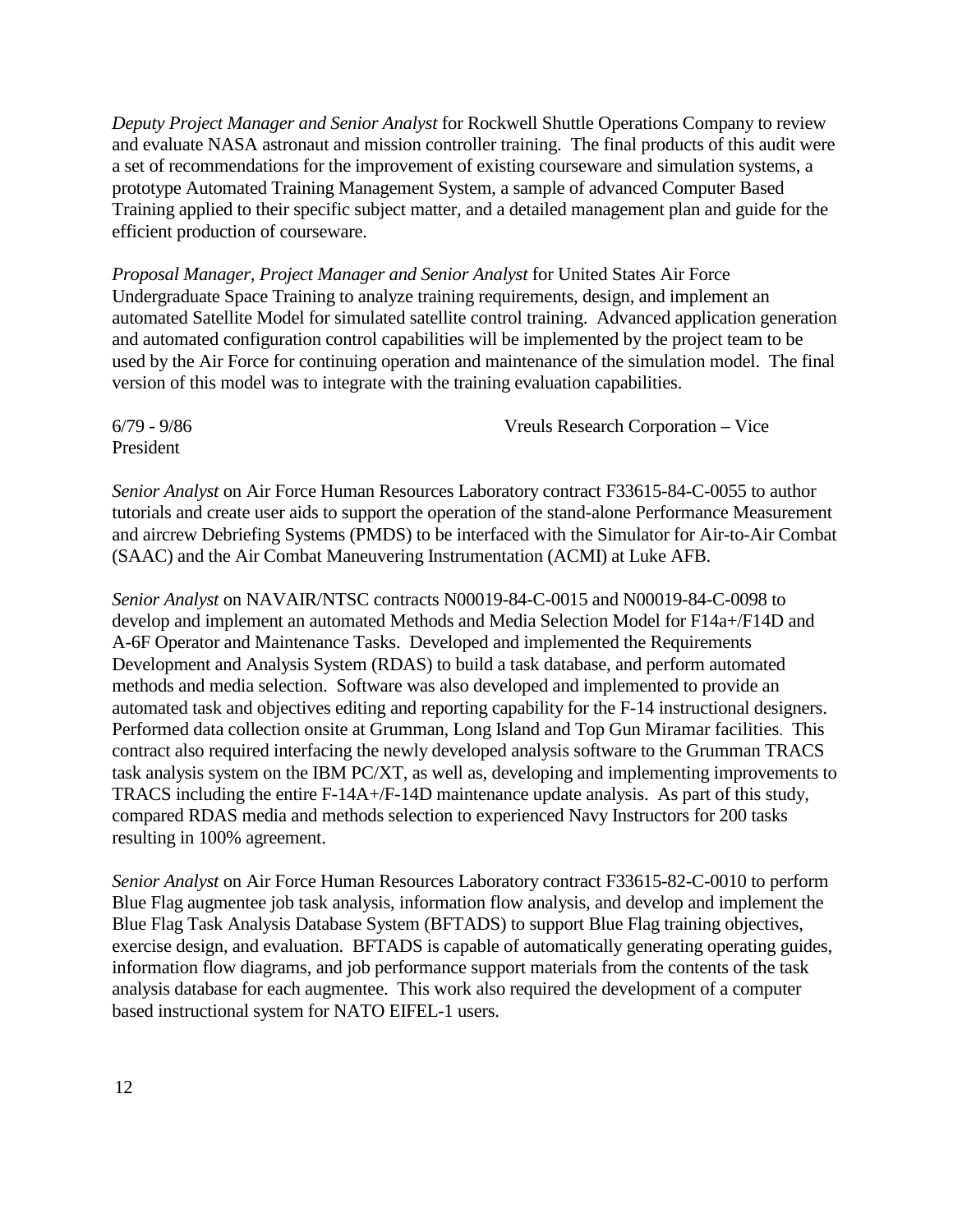*Senior Analyst* to provide the detailed functional design for an automated and adaptive user training system (including a training evaluation component) to be embedded in a computerized health care system for all three DOD services under a consulting agreement with Medcom Inc., a subsidiary of Baxter-Travenol Laboratories, Inc.

*Systems analyst* on United Technologies contract P. O. 876285 to develop and adapt VRC's Requirements Development and Analysis System (RDAS) to perform mission, task, and time-line analyses in support of Sikorsky Aircraft's LHX design project. These analyses were used to evaluate crew workload in one and two crewmember configurations in representative mission profiles. RDAS was interfaced with off-the-shelf software to provide graphic outputs illustrating various aspects of crew workload. Continuing analysis support and software enhancements were provided.

*Program Director and Principal Investigator* on Naval Training Equipment Center (NTEC) contract N61339-83-M-0971 to develop a demonstration study of the Cerebellar Model Arithmetic Computer (CMAC) for training. A Primer and research plan were written describing adaptation of this innovative technique to military training. Program Director and Principal Investigator for experiment related to Predictor Display Effectiveness for Carrier Approach and Landing on Contract N61339-81-C-0076 for the Naval Training Equipment Center (NTEC).

*Principal Investigator* for multivariate data analysis and state-space performance model for air combat maneuvering performance measurement study on Contract F336l5-80-C-0024 for the Air Force Human Resources Laboratory (AFHRL) and the NTEC.

*Program Director and Principal Investigator* for the development of multivariate data analysis programs and their interface with the file structure of the F-l4 Instructor Support System on Device 2F95 under subcontract with the University of Central Florida on Contract N61339-79-D-0l05 for NTEC.

*Task Leader* for the analysis and development of a multivariate, state-space performance measurement model for nuclear power plant operators under subcontract with General Physics Corporation on Contract RP-769-2 for the Electric Power Research Institute.

*Program Director and Principal Investigator* on subcontract P.O. 09l7 with Appli-Mation, Inc., to develop a predictor and augmented display system for research on methods to enhance training of aircraft carrier landing using minicomputer technology on Contract N6l339-79-C-0l25 for NTEC; responsible for predictor display designs, performance measurement specification and development of research plans.

*Consultant* on the design of instructor models and performance measures for a Landing Signal Office Training System under subcontract with Canyon Research Group, Inc., on Contract N61339-80-C-0073.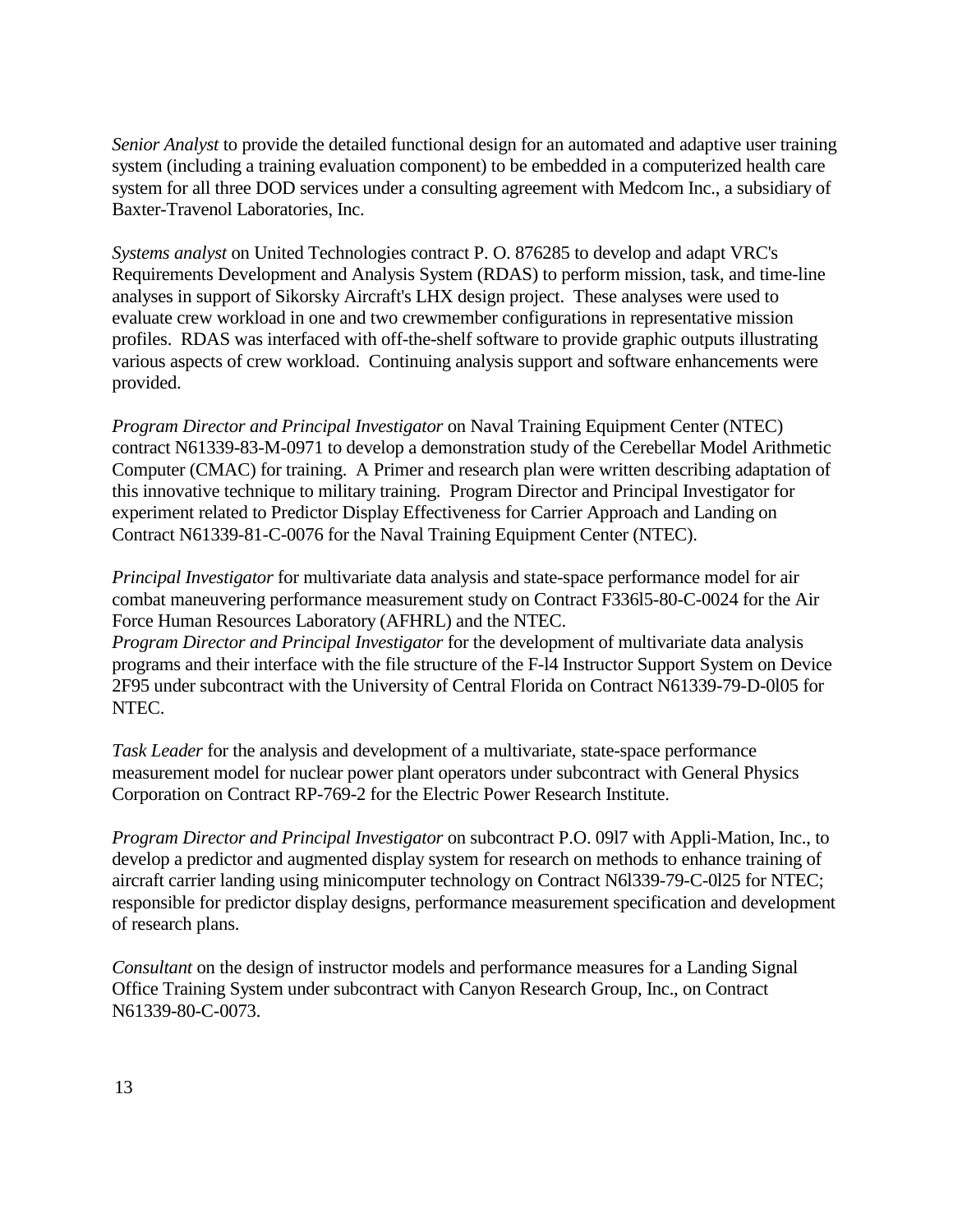*Program Director and Principal Investigator* on subcontract P.O. 097 with Appli-Mation, Inc., to design and develop the simulated flight test portion of the Dynamic Naval Aviator Selection Testing and Evaluation System (DYNASTES) using minicomputer technology on Contract N61339-79-D-0105 for NTEC and NAMRL; responsible for the training and testing syllabus design, instruction data base editor specification, student performance data base architecture and maintenance software design, specification of audio-visual packages, and overall system integration. Technical Advisor for changes to the syllabus control algorithms, testing syllabus content, performance measures and system integration for DYNASTES under subcontract P.O. lll4 with Appli-Mation, Inc., on Contract N6l339-80-C-0l44 for NTEC and NAMRL.

6/74 - 4/80 Canyon Research Group, Inc. – Regional Director/Office Manager

*Senior Engineer.* Task Leader on Contract F336l5-79-C-000l to develop specifications for an automated performance diagnosis and adaptive testing system for ground attack weapons delivery maneuvers on the ASPT (Advanced Simulator for Pilot Training) at Williams AFB, Arizona. Responsible for development of functional specifications for a performance measurement system, performance diagnosis model and adaptive testing logic. Design of an empirical development plan for refining and evaluating the adaptive testing program on the ASPT was also required.

*Deputy Program Manager* on Contract N6l339-78-C-0060 to develop the experimental design, develop comprehensive approach, prepare measurement software and collect and examine data for the VTRS (Visual Technology Research Simulator) human performance research program at Naval Training Equipment Center, Orlando, Florida.

*Technical Advisor* on Contract N6l339-77-C-0l66 to perform a literature review of research applicable to the investigation of stress effects upon training effectiveness. Responsible for the review of reports and consolidation of technical information into a report useful for the direction of future stress in training research.

Principal Investigator on Contract N6l339-77-C-0l66 to study the performance measurement capability for the (Stage l) ISS attachment to F-14A Operational flight Trainer - Device 2F95. Responsible for review of the database design for long term research consequences related to the ability of the ISS file structure to support hypothetical research studies. The development of small sample performance measurement modeling techniques was also performed.

*Staff Engineer.* Task Leader on Contract F336l5-77-C-0079 to develop an effective performance measurement model for air combat maneuvering using the simulator for air-to-air combat (SAAC) at Luke AFB, Arizona. Was responsible for development and implementation of statistical research data base manipulation and analysis of software. Also performed final analysis of data verifying experimental procedures and ultimately specifying the performance measurement model. The study involved a combined analytical and empirical approach to study 'free form' air combat engagements in a simulator.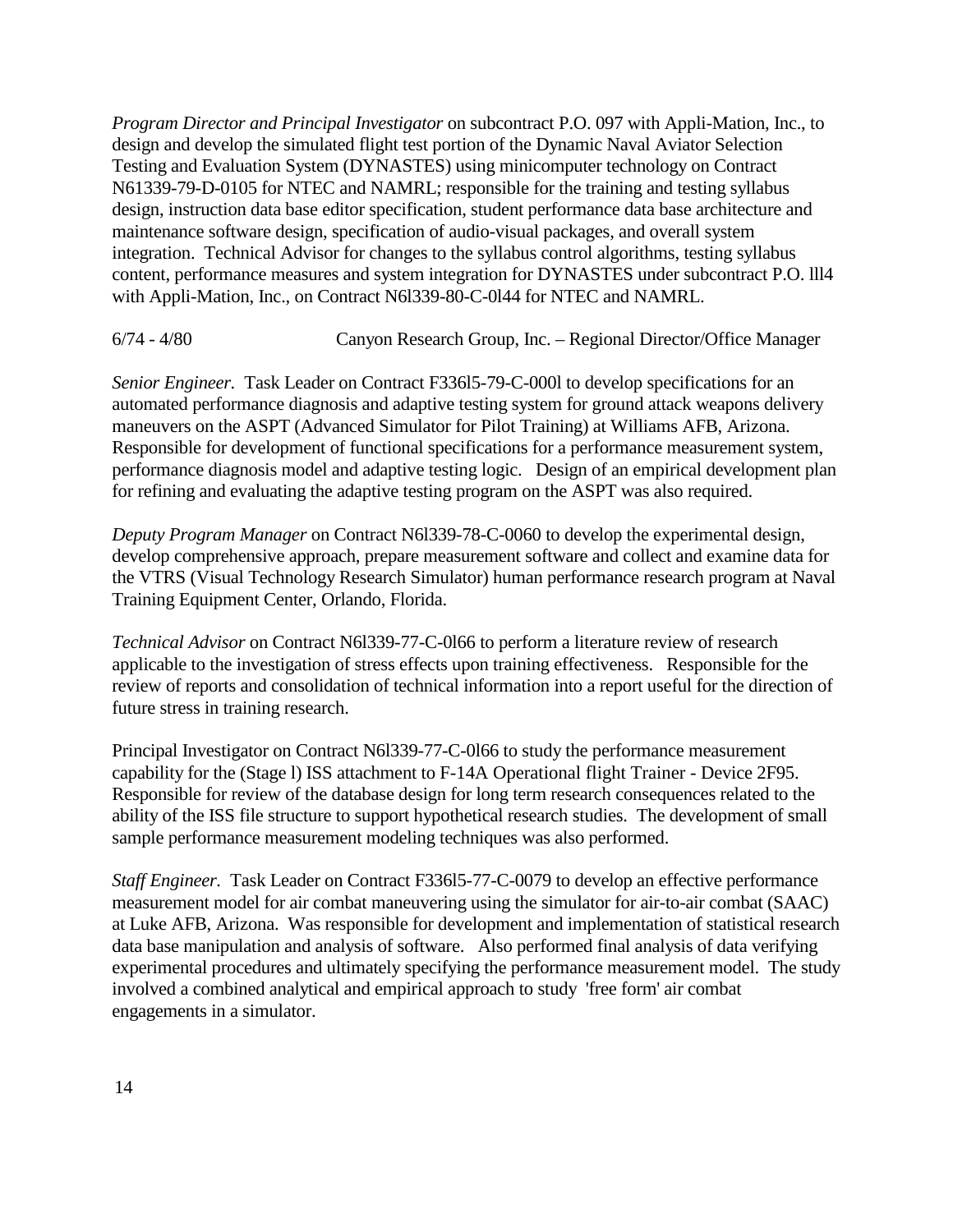*Task Leader* on Contract N6l339-77-C-0l37 to develop a performance measurement model for TACAN/GCA approaches on the Automated Flight Training System Enhanced (AFTS-E) on an F-4E simulator located at Luke AFB, Arizona. This study involved the specification of a complex performance measurement and data collection and processing system. Was responsible for development and implementation of the data processing and analysis software on the TRADEC Sigma-7 computer at Naval Training Equipment Center in Orlando, Florida. Was also responsible for the final performance measurement analysis.

*Principal Investigator* on Contract N6l339-74-C-0l4l to study the expanded adaptive module for basic instrument flight maneuvers on the TRADEC at the Naval Training Equipment Center in Orlando, Florida. This was a limited study to gain operational experience with this automated training system and to obtain data useful for the development of small sample performance measurement modeling techniques. Was responsible for the design and conduct of the data gathering portion of the study as well as the rudimentary development of small sample nonparametric analysis algorithms.

*Principal Investigator* on Contract N6l339-77-C-0l43 for development of a synthetic selection system for naval aviators called DYNASTES (Dynamic Naval Aviator Selection Testing and Evaluation System) at NTEC in Orlando Florida. This study involved a comprehensive literature review on pilot selection and the integration of this knowledge into a training/testing for selection system. Was responsible for design of the architecture of the synthetic selection system and incorporation of the principles uncovered during the literature review.

*Program Manager* on Contract N6l339-76-C-0079 to develop and implement two complete performance measurement systems and several adaptive training logics for a real-time automated instrument flight trainer. The study involved collection of empirical data for the analysis and comparison of the systems implemented. A preliminary development and implementation of techniques to determine the hierarchical relationships between exercises in the syllabus was also included.

*Research Engineer.* Task Leader on Contract N6l339-75-C-0l28 to develop and implement an automated training performance measurement system for an F-4 flight simulator and to develop data collection and analysis procedures for subsequent field data collection and analysis. Was responsible for development of data collection analysis methods based on previous measure selection studies using multivariate statistical methods.

*Task Leader* on Contract N6l339-75-C-009l to study certain statistical and theoretical issues in the use of multivariate methods to potentially reduce sampling requirements and stabilize weighting coefficients when using multivariate methods to assess performance.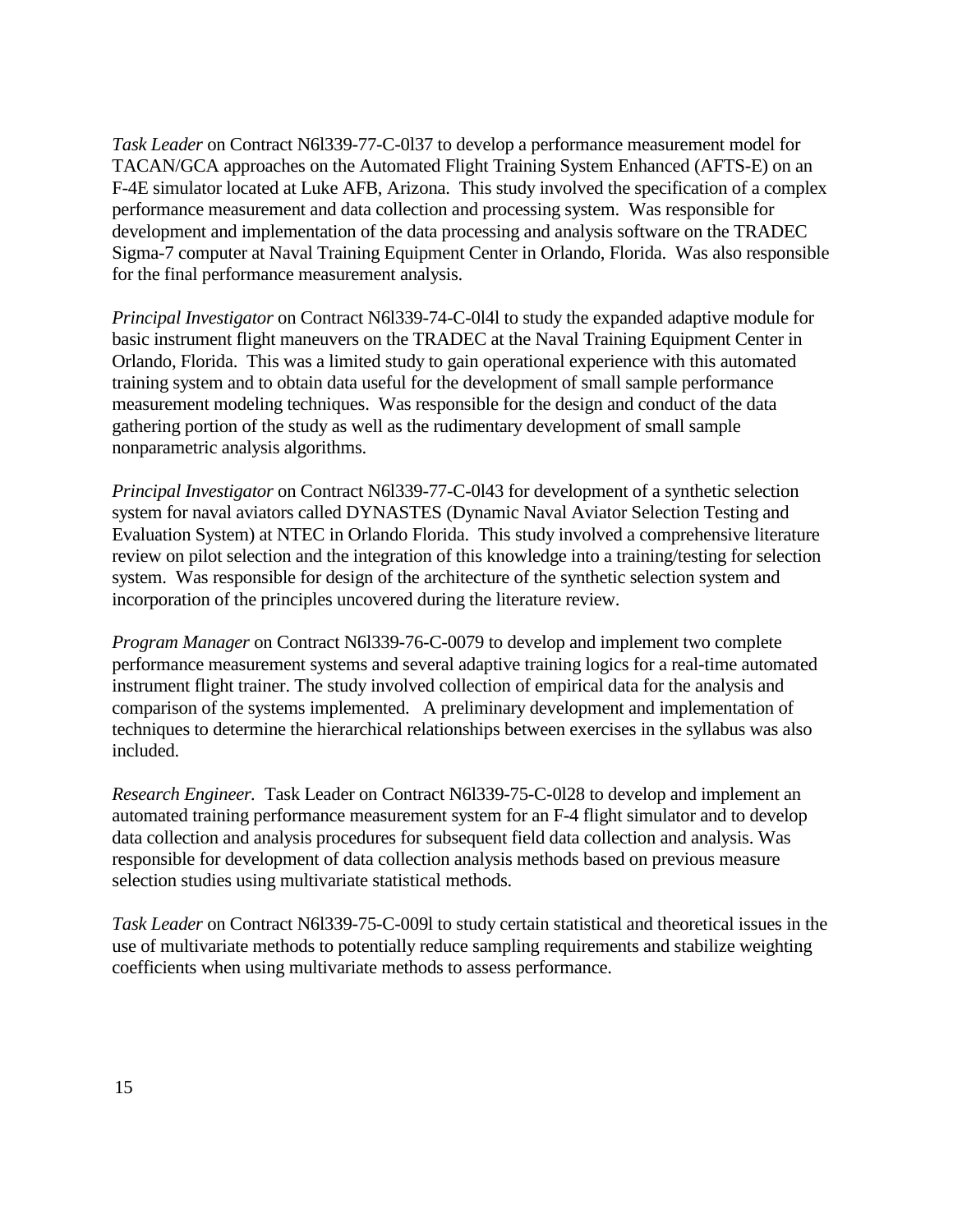*Task Leader* on Contract N6l339-75-C-0087 to design, install and develop a simplified, higher-order, partially self-organizing adaptive training system for an expanded PDP-9 system at the Naval Training Equipment Center, Orlando, Florida. Was responsible for software system and display system specifications, design and development of the training controller, and system development tests.

*Project Leader* for Contract N6l339-76-M-0025 to design, develop and execute a software system for data extraction, editing and formatting (for analysis) of continuous time history records from a simulator study of the effects of various camera sensor configurations upon pilot performance using a visual carrier landing display.

*Task Leader* for Contract N6l339-74-C-0079 to design and develop a higher-order adaptive training system for manned vehicle training. The study involved the application of what is known in automated training, laboratory level adaptive training, human performance assessment and computer-aided instruction. Was responsible for software development of a system which will permit entry-level (continuous) skill assessment and thereby control system branching or administration of supplemental training techniques in order to efficiently progress a student through a syllabus of instruction.

*Task Leader* for Contract N6l339-74-C-0063 to further develop trainee performance measurement selection techniques, implement resulting measures in a real-time automated instrument flight trainer (TRADEC F-4E configuration) and conduct tests and evaluations of improved measurement subsystem. The study involved collection of empirical data, further improvement of multivariate measure selection analysis methods, programming for real or near real-time measurement, and construction of methods to conduct measurement system evaluations.

6/73 – 6/74 Martin Marietta, Inc. – Quality Engineer *Quality Engineer* for the Sprint I and Sprint II Missile System to design, review, and approve software and documentation of automated manufacturing and special engineering electronic systems and components testing. Responsible for review and analysis of airborne guidance electronics designs and documentation. This quality effort also concerned the detailed review and approval of electronic test requirements, test specifications, automated testing hardware, testing software, data analysis software, and documentation for testing the Sprint II missile guidance electronics and cables in compliance with contract specifications.

*4/70* – *6/73* State of Florida/NTSC – Research Associate *Research Assistant* for the University of Central Florida providing automated analysis and data collection tools, developing experimental designs, and conducting human factors research at the Naval Training Systems Center, Human factors Laboratory. Developed an artificial intelligent analog to digital heart rate monitor, automated an analog to digital eye tracking system, and a variety of research data and analysis software. Completed and published several peer-reviewed research papers.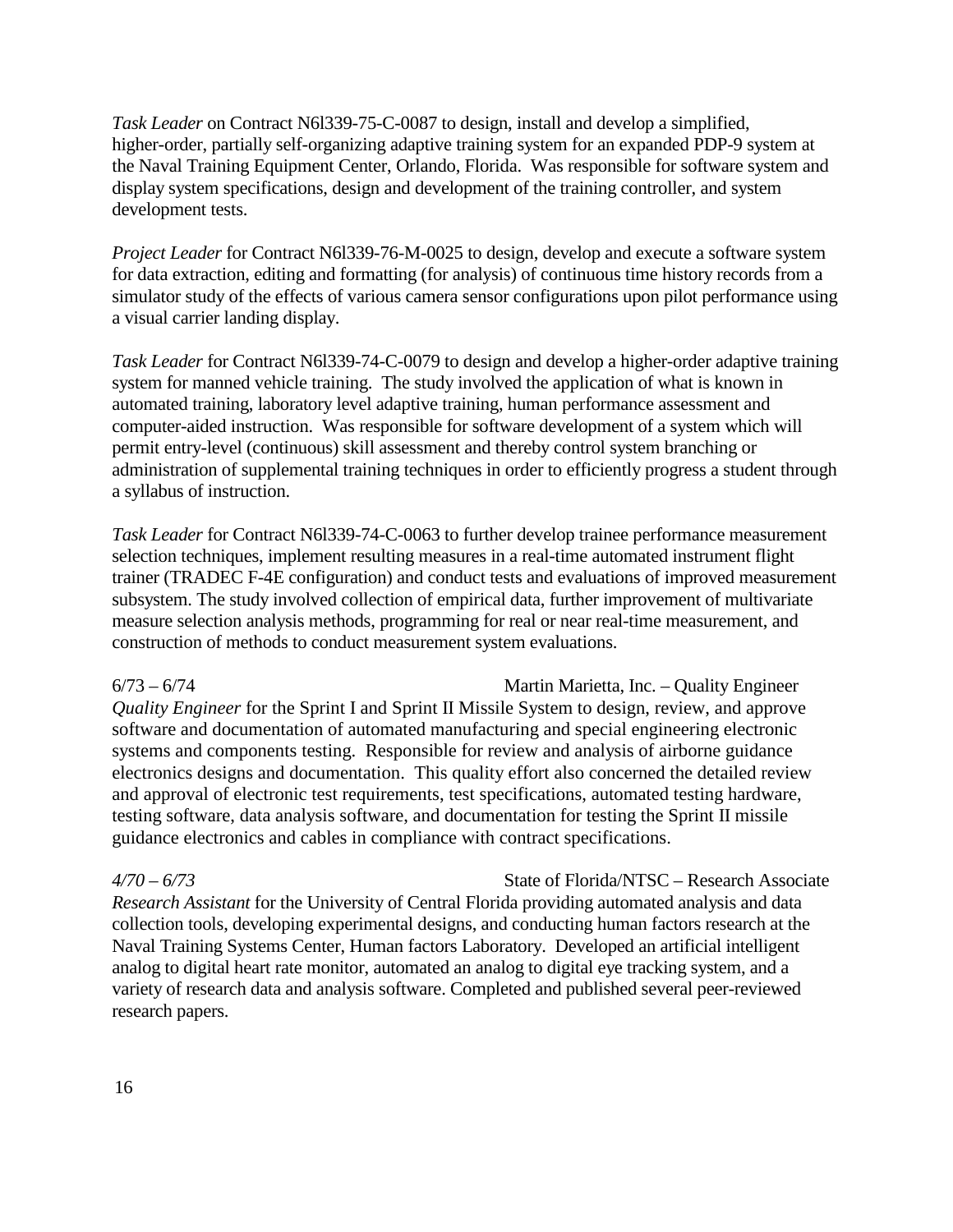#### **Selected Publications and Technical Documents**

Wooldridge, A., Platt, D., Fox, J., Craddock, C., (2017) *Additive Manufactured Throttleable Pintle Injector*, a Proposal to NASA George C. Marshall Space Flight Center, Cooperative Agreement Notice (CAN) 2016 for Dual Use Technology Development.

Wooldridge, A., (2015-2016) *RocketStar Aeroplug Motor Scale Static and Flight Test*. (unpublished)

Wooldridge A., Dubrow, B., SmallSat Society website design.

Wooldridge, A., (2013) Mass Dynamic, LLC website design and implementation.

Wooldridge, A., Reimuller,J. (2013) *Advanced Optical Mass Gauge*, A proposal to NASA Flight Opportunities Program, Phase Six.

Wooldridge, L. (2012). *Preparing an Interstellar Civilization for the 100 Year Starship: Don't Hold Your Breath!* Proceedings: 100YSS 2012 Symposium.

Wooldridge, L. (2012). *Training and the 100 Year Starship: Peeling Back the Layers of the Onion.* 100YSS 2012 Symposium.

Wooldridge, L., Seedhouse, E., Shiro, B., Reimuller,J. (2010-2012) A4h Suborbital Scientist Astronaut, Qualification Standard, Astronauts For Hire, Inc.

Wooldridge, A., Reimuller,J. (2012) Commercial Spaceflight Astronaut Syllabus.

Wooldridge, A., Brower, L., Collicot, S. (2011) White Paper: Zero Mass Gauge for Liquid Propellants and Storables in Micro-gravity: Response to NASA Broad Agency Announcement Unique and Innovative Space Technology.

Wooldridge, A., Brower, L. (2011). "*Instantaneous Liquid Propellant Gauge; Changing the value of in-space propellant,"* presentation to Boeing and ATK.

Wooldridge, A., Laura Brower. (2011). *The Mass Gauge Sensor - Theory and Operation,* marketing white paper.

Wooldridge, A.L. (2011). *SBInet Maintenance Task Analysis (MTA) And Training Needs Assessment: Comprehensive Findings And Recommendations Report,* U.S. Customs and Border Protection.

Wooldridge, A.L. (2010). *Border Patrol Snowmobile and Northern Border Operations:*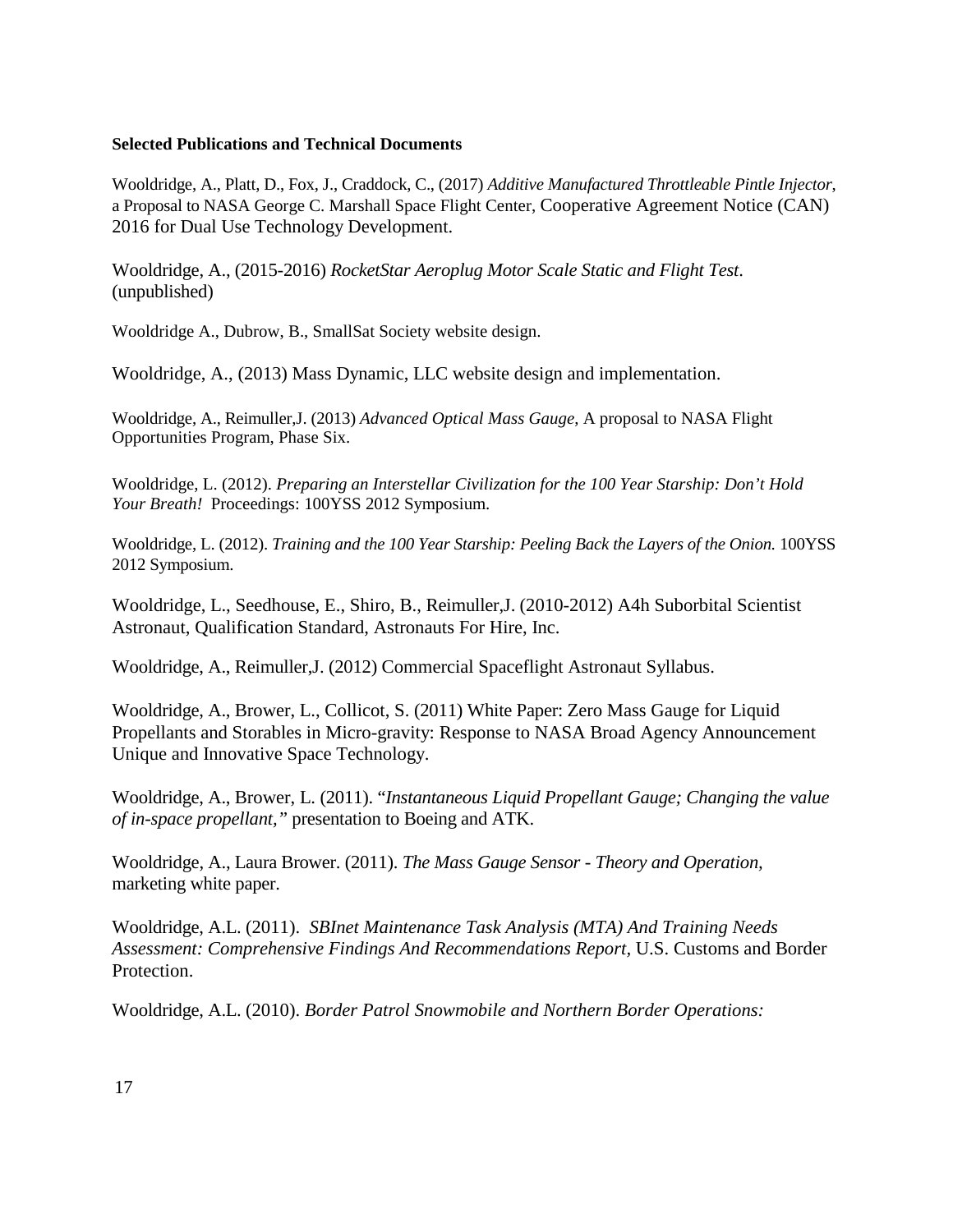*East/West Final Job Task Inventory,* U.S. Customs and Border Protection.

Wooldridge, A.L. (2009). *SBInet Field-Level Maintenance: Draft Task Inventory for Mobile Surveillance Systems (MSS) Maintenance*, U.S. Customs and Border Protection.

Wooldridge, A.L., et al. (2009). *CBPi Pre- and Post-Academy Needs Analysis: Pre- and Post-Academy Curriculum Design Guide,* U.S. Customs and Border Protection.

Wooldridge, A.L. (2009). *SBInet C3I Station COP Operator Familiarization Training to support User Assessment*, U.S. Customs and Border Protection.

Wooldridge, A.L. (2009) *C3I Block 1.0 COP Operator Familiarization Checklist - User Assessment Training Checklist*, Department of Homeland Security, U.S. Customs and Border Protection.

Wooldridge, A.L. (2009) *C3I User Assessment Goals, Objectives and Safety Procedures – Instructor Guide,* Department of Homeland Security, U.S. Customs and Border Protection.

Wooldridge, A.L., Babione, M., Lytle, J., Blatt, D., Moran, K. (2009). *Denver Mint Cross-Training Program - Draft Curriculum Design Document*, United States Treasury, Denver Mint.

Wooldridge, A.L. (2007). *Hybrid NSPS/Legacy CCP Development Progress Report,* U.S. Defense Commissary Agency*.*

Wooldridge, A.L. (2007). *Hybrid NSPS/Legacy CCP Functional Requirements*, U.S. Defense Commissary Agency*.*

Wooldridge, A.L. (2007) *CBP Employee Development and Career Path System: TASK 3 - CDPS Functional Requirements Report,* U.S. Customs and Border Protection.

Wooldridge, A.L., et al. (2006). *Draft Course Compendium,* U.S. Customs and Border Protection.

Wooldridge, A.L., et al. (2006). *Border Patrol Academy Curriculum Review: Blueprint for the Future,* U.S. Customs and Border Protection.

Wooldridge, A.L. (2004). *Self-Nomination Training Incident Report*, U.S. Defense Commissary Agency*.*

Wooldridge, A.L. (2004). "*CCP Self-Nomination Classroom Training*" conducted at Kaiserslautern Germany, DeCA HQ (Ft. Lee Virginia), Norfolk Virginia, San Antonio, Texas, Sacramento, California, and Okinawa, Japan for the U.S. Defense Commissary Agency.

Wooldridge, A.L., et al. (2000). *DISA SkillsTree® Transition Training Guide*, U.S. Defense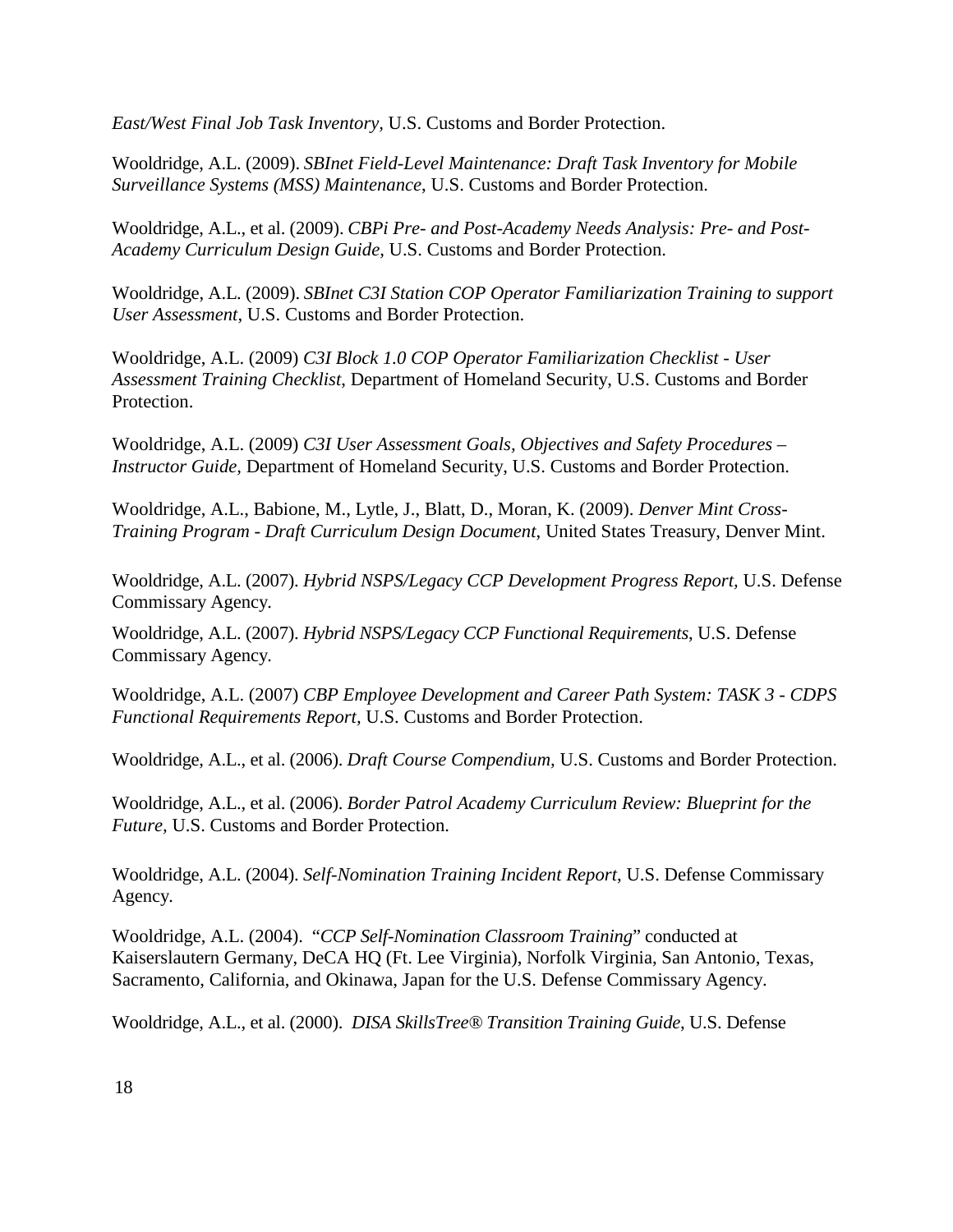Information Systems Agency.

Wooldridge, A.L. (2000). *DeCA 1144 Classification Survey System Online User Guide*, Defense Commissary Agency.

Wooldridge, A.L. (2000). *DeCA CCP Online User Guide*, Defense Commissary Agency.

Wooldridge, A.L. (2000). *DeCA Training Management System Business Case Analysis*, Defense Commissary Agency.

Wooldridge, A.L. (1999). *DeCA Training Management System COTS Product Evaluations*, Defense Commissary Agency.

Wooldridge, A.L., et al. (1999). *Training Needs Analysis*, U.S. Defense Security Service.

Wooldridge, A.L. (1999). *DeCA CCP User Guide*, Defense Commissary Agency.

Wooldridge, A.L. (1998). *Surface Transportation Vulnerability Assessment - Human Factors Issues in Security,* U.S. Department of Transportation.

Wooldridge, A.L. (1998). *Present Value EPSS Users Guide*, Federal Deposit Insurance Corporation.

Wooldridge, A.L. (1996). *Prototype Computer Based Training For Airport Perimeter Security*, Federal Aviation Authority.

Turner, F.R., Wooldridge, A.L., and Galante, C.B. (1995). *Job Requisition Kit*, Defense Information Systems Agency.

Turner, F.R., Wooldridge, A.L., and Galante, C.B. (1995). *Job Application Kit*, Defense Information Systems Agency.

Wooldridge, A.L., and Turner, F.R. (1995). Career Management System Selection and Placement: A Training Video. Defense Information Systems Agency.

Wooldridge, A.L., Greear, J.F, Baker, R.M., and Galante, C.B. (1995). *Group Presentation Of Survey Results*. US Air Force School of Aerospace Medicine.

Wooldridge, A.L., Greear, J.F, Baker, R.M., and Galante, C.B. (1995). *Videotaping*. US Air Force School of Aerospace Medicine.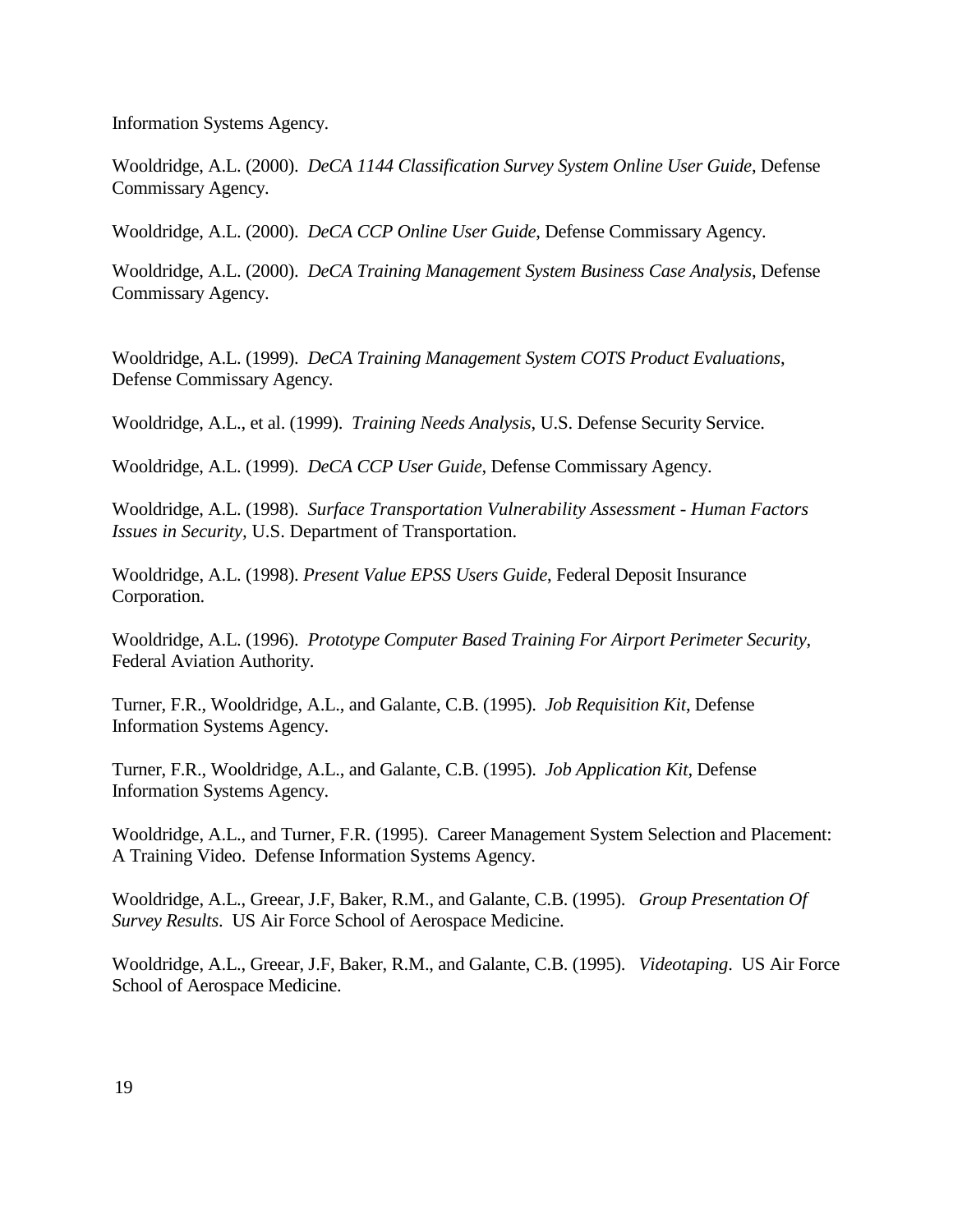Wooldridge, A.L., Greear, J.F, Baker, R.M., and Galante, C.B. (1995). *Measurement Equipment*. US Air Force School of Aerospace Medicine.

Wooldridge, A.L., Baker, R.M., and Galante, C.B. (1995). *DISA Career Management System Management Plan*. Defense Information Services Agency.

Wooldridge, A.L., and Turner, F.R. (1995). *Develop Courses; DMC San Diego Management Concepts*. Defense Information Services Agency.

Wooldridge, A.L., and Turner, F.R. (1995). *Specialized Courses; DMC San Diego Management Concepts*. Defense Information Services Agency.

Wooldridge, A.L., and Turner, F.R. (1995). *Optimal Performance Course; Rock Island Management Concepts*. Defense Information Services Agency.

Wooldridge, A.L., and Turner, F.R. (1995). *Develop Courses; DMC Mechanicsburg Migration Management Concepts*. Defense Information Services Agency.

Wooldridge, A.L. (1995). *Develop Courses; DMC Denver Migration Management Concepts*. Defense Information Services Agency.

Wooldridge, A.L. (1995). *DISO Training Strategic Planning*. Defense Information Services Organization.

Wooldridge, A.L. and Bennett, W.R., (1994) *Overcoming Obstacles in Large Training Development Projects Using an Automated Requirements Definition and Analysis System*. Concordia Educational Technology Conference.

Wooldridge, A.L., Baker, R.M., and Galante, C.B. (1994). *DISO Career Management System Management Plan*. Defense Information Technical Services Organization.

Wooldridge, A.L. (1994). *KSA Inventory*. Defense Information Services Organization.

Wooldridge, A.L., and Turner, F.R. (1994). *Career Management System Functional Analysis*. Defense Information Services Organization.

Wooldridge, A.L., Turner, F.R., Scopatz, R.A., and Mortellaro, T.M. (1994). *DISO Career Development System Computer Operations Directorate Joint Development Session Results*. Defense Information Services Organization.

Wooldridge, A.L., Turner, F.R., and Mortellaro, T.M. (1994). *DISO Current Technical and Management ECs*. Defense Information Services Organization.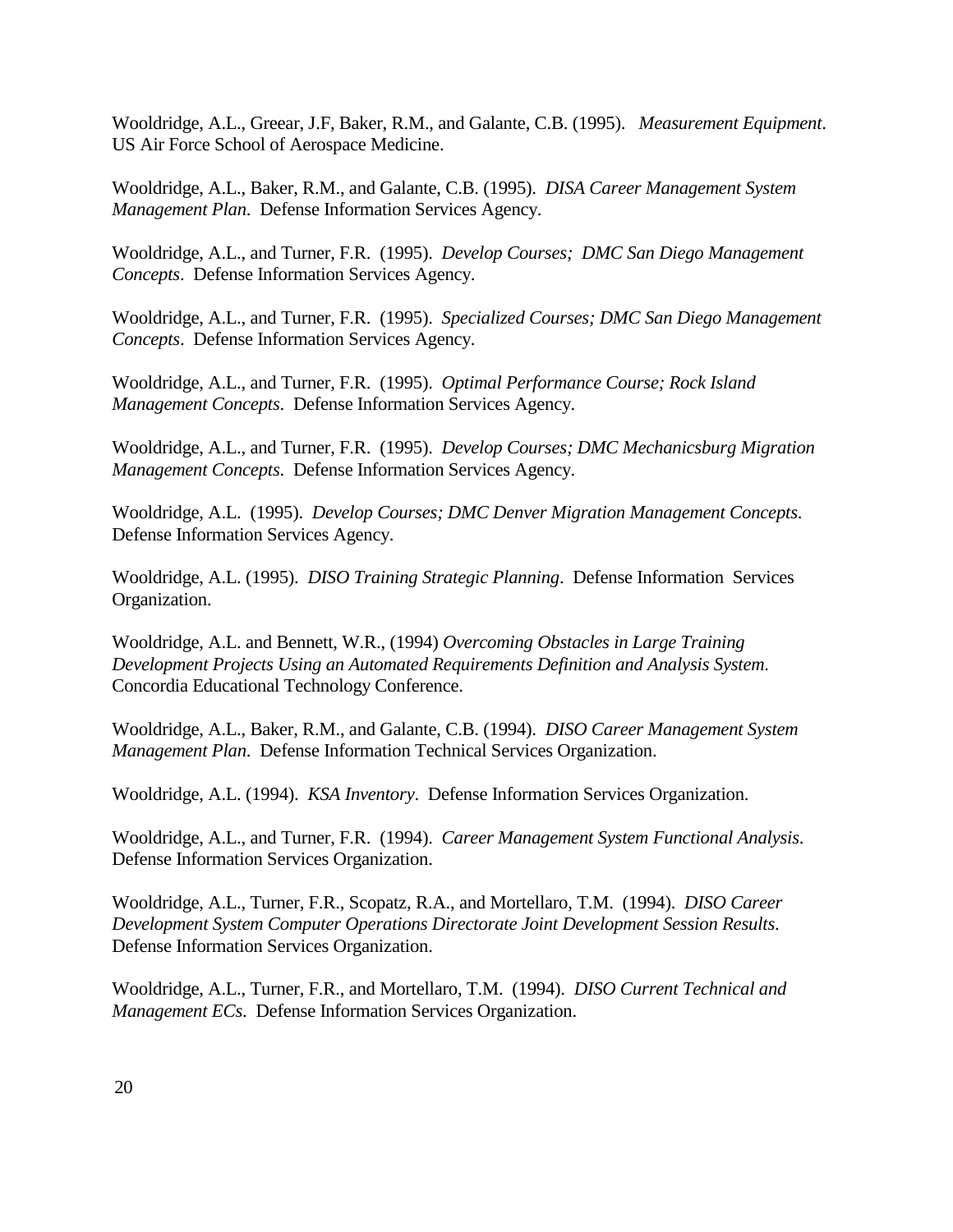Wooldridge, A.L., Turner, F.R., Scopatz, R.A., and Mortellaro, T.M. (1994). *DISO Migration Rehearsal Report*. Defense Information Services Organization.

Turner, F.R. and Wooldridge, A.L. (1993). *DISO Concept of Operations*. Defense Information Services Organization.

Turner, F.R. and Wooldridge, A.L. (1993). *Career Management System Assessment Needs Survey: Assessment Interviews*. Defense Information Services Organization.

Wooldridge, A.L. and Turner, F.R. (1993). *Field Data Collection System: Software and Documentation*. Defense Information Services Organization.

Wooldridge, A.L., Scopatz, R.A., Turner, F.R., and Mortellaro, T.M. (1993). *DITSO Career Management System Concept Document*. Defense Information Services Organization.

Wooldridge, A.L. (1993). *DISO Career Development System Concept Document.* Defense Information Services Organization.

Wooldridge, A.L. (1993). *DISO Career Development System Vision Paper.* Defense Information Services Organization.

Wooldridge, A.L. (1993). *DISA Career Development System Infrastructure Management*. Defense Information Services Organization.

Wooldridge, A.L. (1993). *KSA Inventory*. Defense Information Services Organization.

Turner, F.R., Mortellaro, T.M., and Wooldridge, A.L. (1993). *Assessment Research Report*. Defense Information Services Organization.

Wooldridge, A.L. (1993). *Career Development System Master Plan*. Defense Information Technical Services Organization.

Wooldridge, A.L. (1993). *Career Development System Development Priorities Report*. Defense Information Technical Services Organization.

Wooldridge, A.L. (1993). *Defense Information Technical Services Organization Architecture Report*. Defense Information Technical Services Organization.

Wooldridge, A.L. (1993). *Defense Information Technical Services Organization Current Technology I*. Defense Information Technical Services Organization.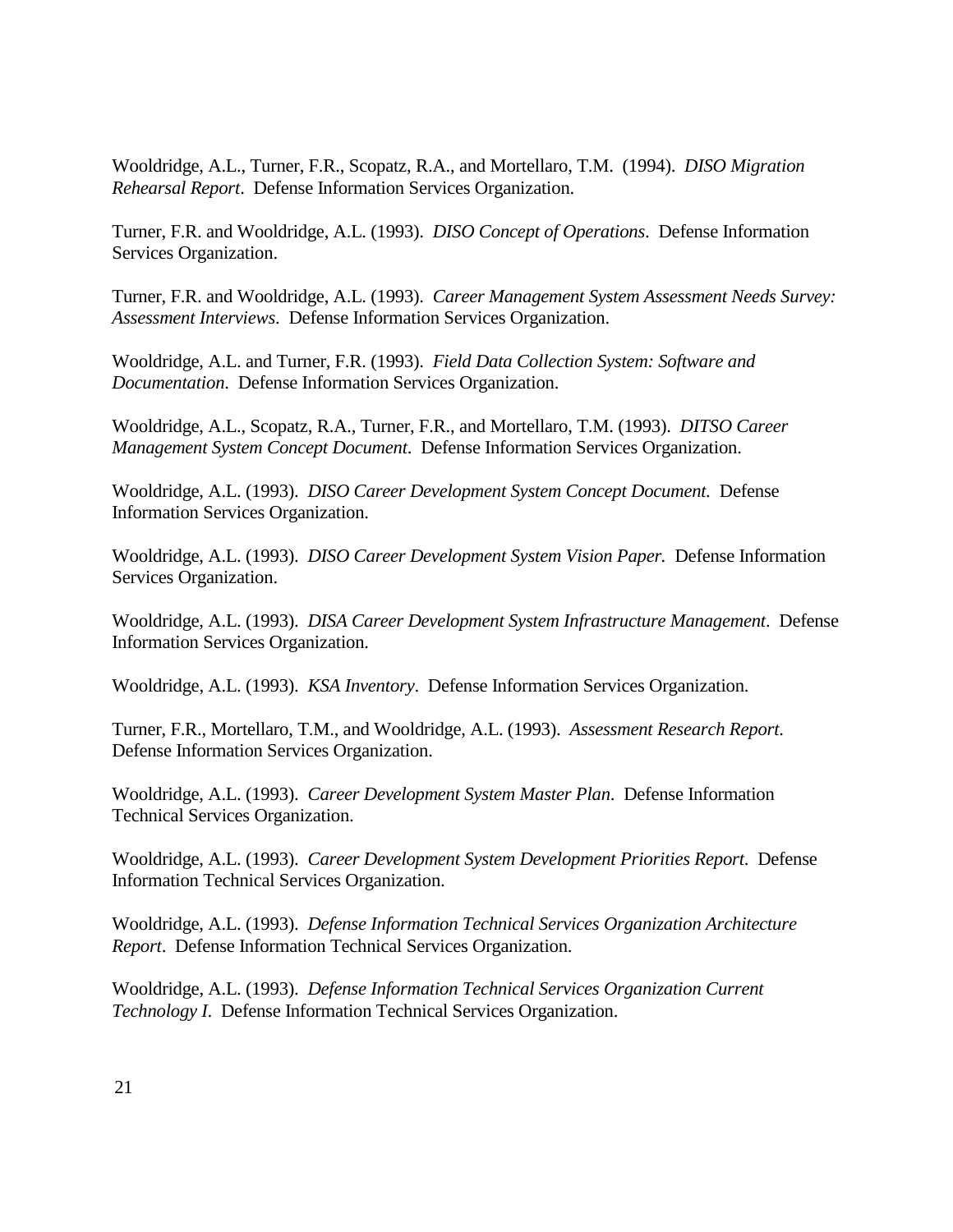Wooldridge, A.L. (1993). *Defense Information Technical Services Organization Current Business Practices I*. Defense Information Technical Services Organization.

Galante, C.B. and Wooldridge, A.L. (1993). *DITSO Management Training Course Catalog*. Defense Information Technical Services Organization.

Galante, C.B. and Wooldridge, A.L. (1993). *DITSO Technical Training Course Catalog*. Defense Information Technical Services Organization.

Wooldridge, A.L., Smith, J.P., Scopatz, R.A. (1992). *DITSO Career Management System Management Plan*. Defense Information Technical Services Organization.

Wooldridge, A.L. *Productivity for MOD Space Station Freedom Training Systems R&D*. NASA/DT2 White Paper, Johnson Space Center , Houston, Texas, June, 1990.

Weisman, M., & Wooldridge, A.L. *Onboard Training For Space Station Freedom. Proceedings: 8th Annual Conference on Technology and Innovations in Training and Education*, Colorado Springs, Colorado, March, 1990.

Wooldridge, A.L. *Training Requirements Analysis For Space Station Freedom. Proceedings: Interservice/Industry Training Systems Conference*, Fort Worth, Texas, November, 1989.

Wooldridge, A.L., Brice. C.S., & Lynchard, M.B. *Launch team training system (LTTS) training simulator study - final report* (Technical Report TR 88-10). Orlando, Fl: United Airlines Services Corporation, Seville Training Systems Division, May, 1988.

Wooldridge, A.L., Sullivan, D.J., & Johnson, A.M. *Final report: Demonstration of enhanced courseware development process: Develop enhanced CAIT lesson* (Technical Report TR 87-17). Irving, TX: United Airlines Services Corporation, Seville Training Systems Division, October, 1987.

Wooldridge, A.L. *Final report: Demonstration of a prototype resource management system* (Technical Report TR 87-21). Irving, TX: United Airlines Services Corporation, Seville Training Systems Division, November, 1987.

Johnson, A.M., Wooldridge, A.L., & Sullivan, D.J. *Final report: Functional specification for aft cockpit trainer* (Technical Report TR 87-20). Irving, TX: United Airlines Services Corporation, Seville Training Systems Division, November, 1987.

Final Technical Report: Media Selection and Syllabus Report for F14A+/F14D Maintenance Tasks.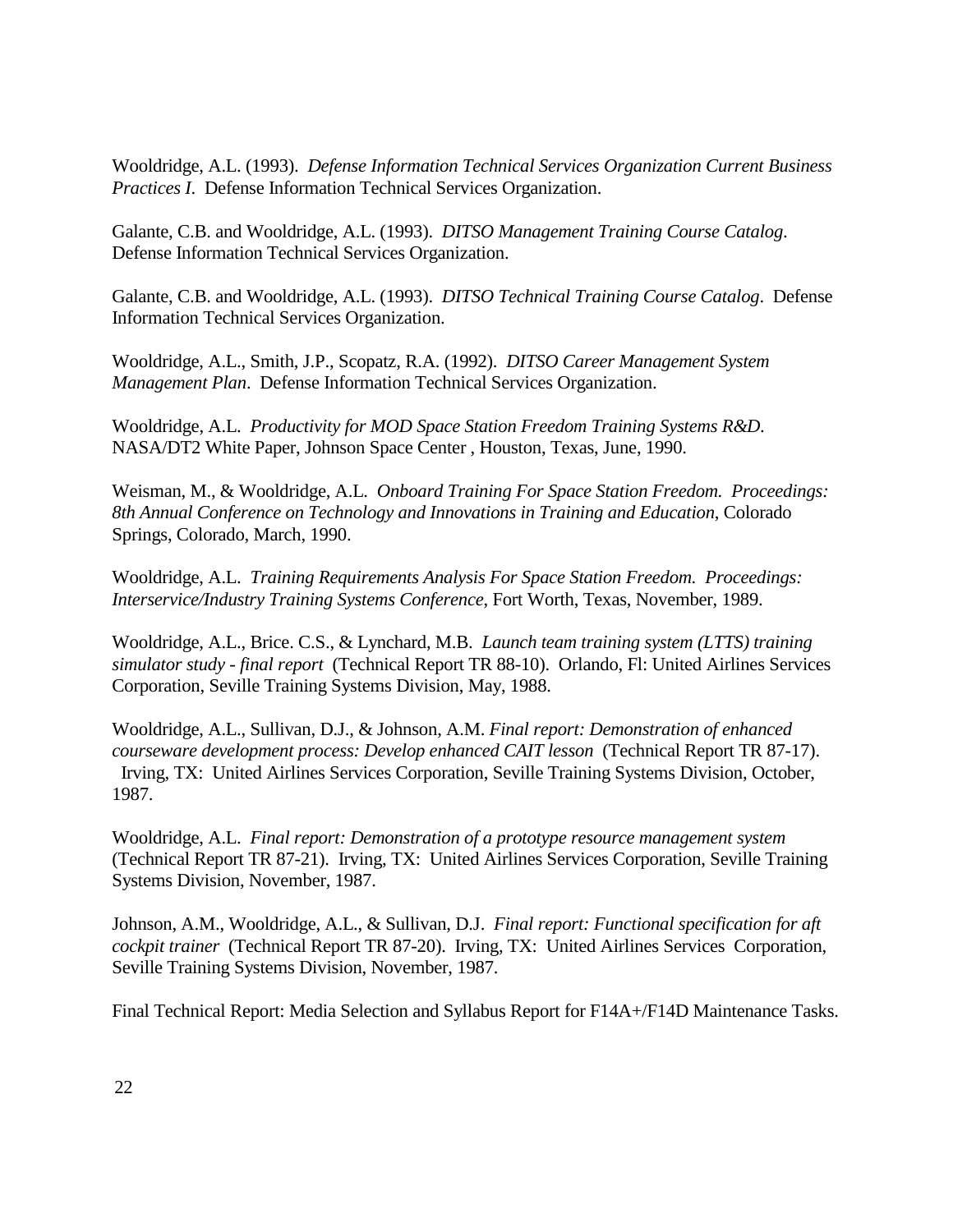Grumman Aerospace Corporation, Bethpage, New York, 1986. (with Sullivan, D.J.)

EIFEL1 User Training System Software Documentation. Air Force Human Resources Laboratory, Ground Operations Branch, Wright Patterson AFB, Ohio, 1985. (with Logicon, Inc.)

Blue Flag Task Analysis Data Base System: User's Guide. Air Force Human Resources Laboratory, Ground Operations Branch, Wright Patterson AFB, Ohio, 1985. (with Logicon, Inc., Sullivan,D.J.)

Blue Flag Task Analysis Data Base System: Software Documentation. Air Force Human Resources Laboratory, Ground Operations Branch, Wright Patterson AFB, Ohio, 1985. (with Logicon, Inc., Sullivan,D.J.)

Final Technical Report: Methods and Media Selection Model for F14a+/F14D Operator Tasks. Grumman Aerospace Corporation, Bethpage, New York, 1985. (with Sullivan, D.J., Norman, D.A.)

Final Technical Report: Methods and Media Selection Model for F14a+/F14D Maintenance Tasks. Grumman Aerospace Corporation, Bethpage, New York, 1985. (with Sullivan, D.J., Norman, D.A.)

Computer Based Training for Operators of the EIFEL1 Command and Control Information System. Air Force Human Resources Laboratory, Ground Operations Branch, Wright Patterson AFB, Ohio, 1985. (with Logicon, Inc.)

System, Requirements and Options. Air Force Human Resources Laboratory, Ground Operations Branch, Wright Patterson AFB, Ohio, 1984. (with Logicon, Inc.)

Predictor Display Effectiveness. N6133981C00761 Training Equipment Center, Orlando, Florida, 1982. (with S. G. Kovacs, and D. Weller). A Primer On The Cerebellar Model Arithmetic Computer (CMAC). N6133983M0971 Naval Training Equipment Center, Orlando, Florida, 1983.

Study: Design Implication of the ISS Attachment to Device 2F95. NAVTRAEQUIPCEN 77C01661, Naval Training Equipment Center, Orlando, Florida, 1982.

Air Combat Maneuvering Performance Measurement State Space Analysis. F3361580C0024, HQ Air Force Human Resources Laboratory (AFSC), Brooks AFB, Texas, 1982. (with M. J. Kelly, R. W. Obermayer, D. Vreuls, and W. Nelson).

Human-System Performance Diagnosis Method for Automated and Adaptive Training. N6133980D0014/65022, University of Central Florida, Orlando, Florida, 1982. (with R. W.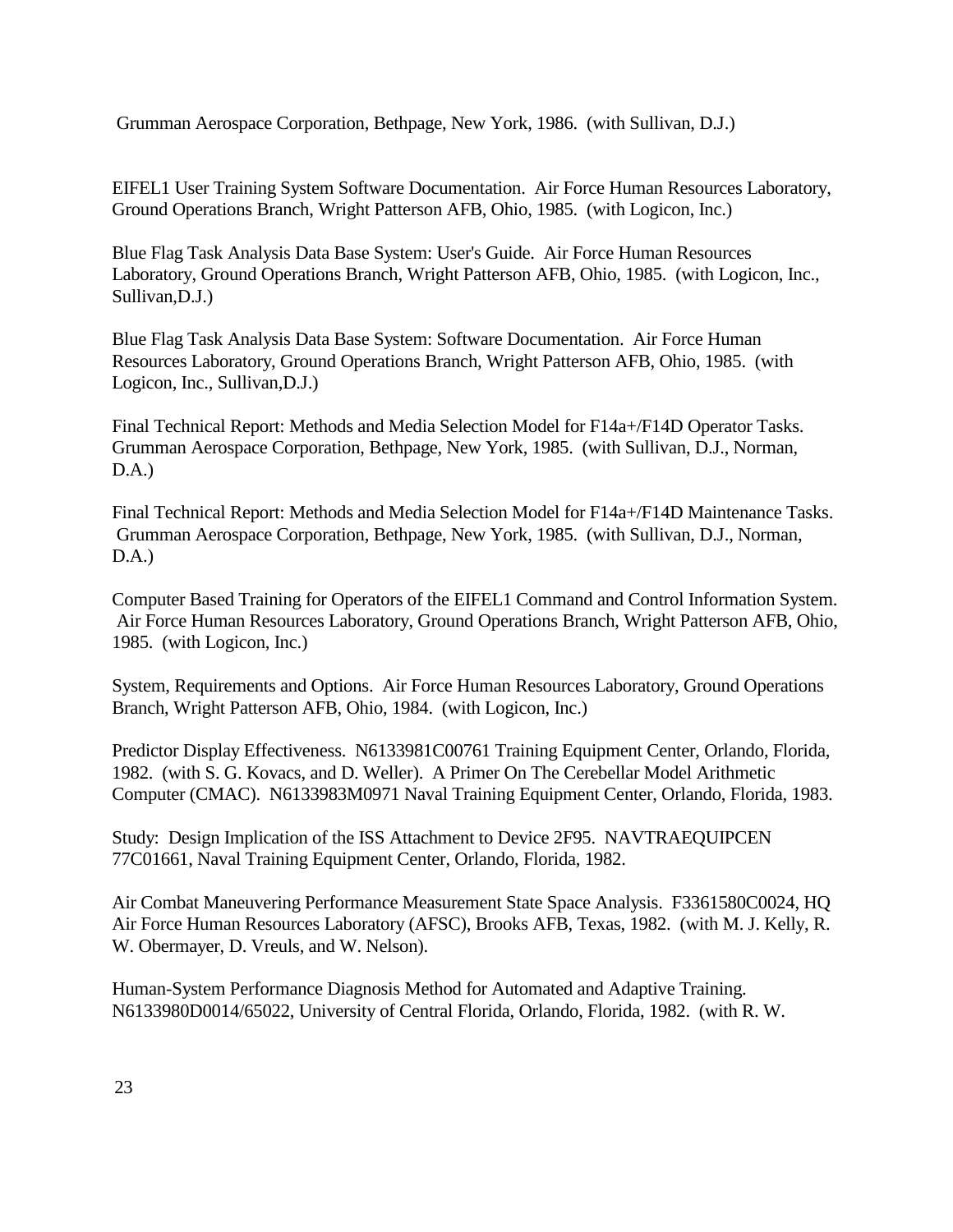Obermayer).

Measurement of Continuous Variables for Operator Manual Control in a Pressurized Water Reactor Nuclear Powerplant Simulator. VRC Technical report 8ll for General Physics Corporation and Electric Power Research Institute Research Project 7692, Vreuls Research Corporation, Thousand Oaks, California, March l98l. (with D. Vreuls).

A Monte Carlo Approach to Ridge Discriminant Analysis. Unpublished Master's Thesis, Orlando: University of Central Florida, l980.

Adaptive Performance Testing System for Surface Attack Tasks in the Advanced Simulator for Pilot Training. AFHRLTR80XX, Air Force Human Resources Laboratory, Brooks AFB, Texas, and Naval Training Equipment Center, Orlando, Florida, March l980. (with D. Vreuls, M. J. Kelly, John C. Cotton, E. A. Martin, and D. A. Norman)

SAAC ACM PMS Tutorial for Instructors. Air Force Human Resources Laboratory, Williams AFB, Arizona, In Press. (with Obermayer, A.H.)

SAAC ACM PMS Tutorial for Research Personnel. Air Force Human Resources Laboratory, Williams AFB, Arizona, In Press. (with Obermayer, A.H.)

SAAC ACM PMS User Aid for Instructors. Air Force Human Resources Laboratory, Williams AFB, Arizona, In Press. (with Obermayer, A.H.)

SAAC ACM PMS User Aid for Research Personnel. Air Force Human Resources Laboratory, Williams AFB, Arizona, In Press. (with Obermayer, A.H.)

ACMI ACM PMS Tutorial for Instructors. Air Force Human Resources Laboratory, Williams AFB, Arizona, In Press. (with Obermayer, A.H.)

ACMI ACM PMS Tutorial for Research Personnel. Air Force Human Resources Laboratory, Williams AFB, Arizona, In Press. (with Obermayer, A.H.)

ACMI ACM PMS User Aid for Instructors. Air Force Human Resources Laboratory, Williams AFB, Arizona, In Press. (with Obermayer, A.H.)

ACMI ACM PMS User Aid for Research Personnel. Air Force Human Resources Laboratory, Williams AFB, Arizona, In Press. (with Obermayer, A.H.)

Air Combat Maneuvering Performance Measurement. AFHRLTR793, Flying Training Division, Air Force Human Resources Laboratory, Williams AFB, Arizona. September l979 (with M. Kelly, R. Hennessy, D. Vreuls, S. Barnebey, J. Cotton and J. Reed)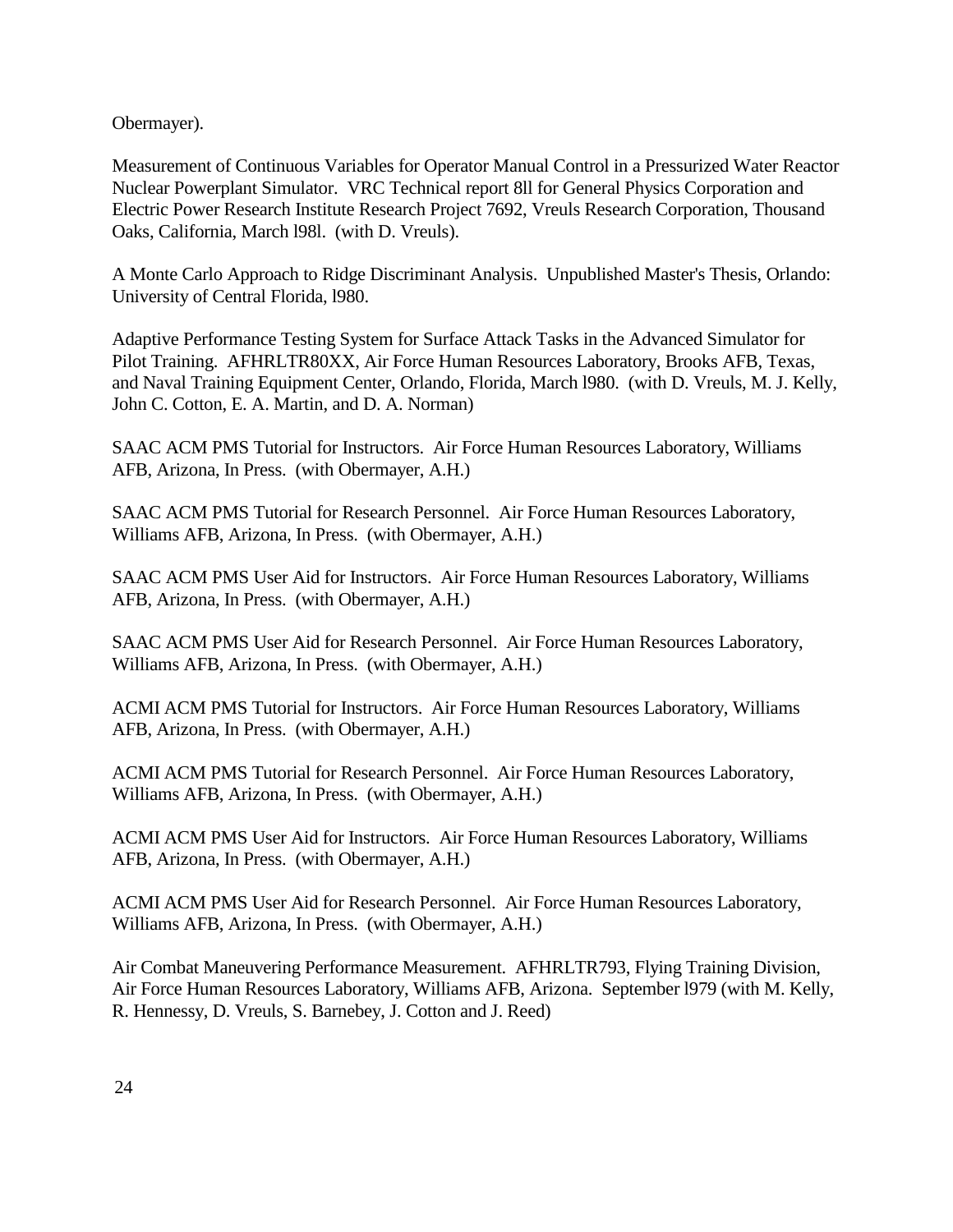DYNASTES (Dynamic Naval Aviator Selection Testing and Evaluation System): The Development of a Synthetic Selection System for Naval Aviators. NAVTRAEQUIPCEN 77C0l43l, Naval Training Equipment Center, Orlando, Florida. In Press. (with J. Helms, D. Wightman, D. A. Norman and M. Smith)

Performance Measurement Field Data Collection and Analysis Study. NAVTRAEQUIPCEN 77C0l37l, Naval Training Equipment Center, Orlando, Florida. In Press. (with D. Vreuls and M. Kelly)

A Study of the Expanded Adaptive Module for Basic Instrument Flight Instruction. NAVTRAEQUIPCEN 74C0l4ll, Naval Training Equipment Center, Orlando, Florida. In Press. (with J. A. Helms)

'Automated Syllabus Control', Technology in Air Traffic Control Training and Simulation, Society for Applied Learning Technology Proceedings, Volume II, Warrenton, Virginia, l978.

An Adaptive Logic Study: A Study of Various Adaptive Logic Efficiencies. NAVTRAEQUIPCEN 76C0079l, Naval Training Equipment Center, Orlando, Florida. May 1978. (with D. Vreuls and D. A. Norman) Study Low Cost Approach and Landing Trainer Requirements.

Study: Low Cost Approach and Landing Trainer Requirements. NAVTRAEQUIPCEN 78C0l34l, Naval Training Equipment Center, Orlando, Florida. In Press. (with G. Freshour and G. Romot)

Development of a HigherOrder Partially Self-Organizing Adaptive Training System. NAVTRAEQUIPCEN 75C0087l, Naval Training Equipment Center, Orlando, Florida, 1977. (with D. Vreuls, E. J. Conway, R. M. Johnson, G. Freshour, and D. A. Norman)

Statistical Issues in the Use of Multivariate Methods for Selection of Flight Simulator Performance Measures. NAVTRAEQUIPCEN 75C009ll, Naval Training Equipment Center, Orlando, Florida. June, 1977. (with R. Breaux, and D. Weinman)

Aircrew Performance Measurement. Productivity Enhancement: Personnel Performance Assessment in Navy Systems. Navy Personnel Research and Development Center, San Diego, California, l977. (with D. Vreuls)

Summary of Higher-Order Adaptive Training System Development. NAVTRAEQUIPCEN 74C00701, U. S. Naval Training Equipment Center, Orlando, Florida. In Press. (with E. J. Conway, D. Vreuls, R. M. Johnson, and G. Baker)